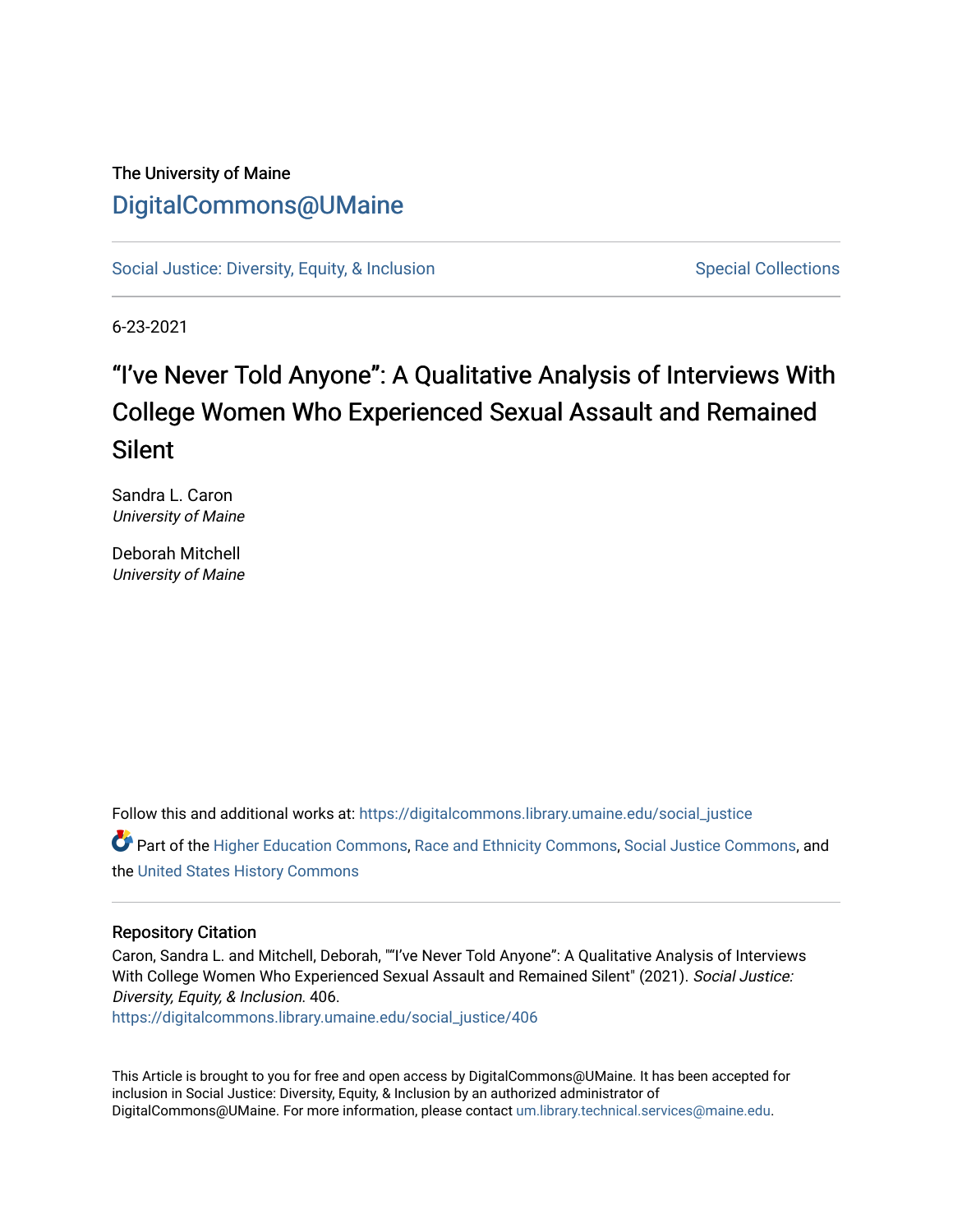**"I've Never Told Anyone": A Qualitative Analysis of Interviews With College Women Who Experienced Sexual Assault and Remained Silent**

DOI: 10.1177/10778012211022766 Violence Against Women  $1 - 23$ © The Author(s) 2021 Article reuse guidelines: [sagepub.com/journals-permissions](https://us.sagepub.com/en-us/journals-permissions) [journals.sagepub.com/home/vaw](https://journals.sagepub.com/home/vaw)



# **Sandra L. Caron<sup>1</sup> and Deborah Mitchell<sup>1</sup>**

#### **Abstract**

The purpose of this study was to gain an understanding of the decision made by some college women who are raped to *tell no one*. In-depth interviews were conducted with 15 college women between the ages of 19-24 who had never shared their sexual assault with anyone prior to speaking to the researchers. This study provides a systematic investigation of the factors underlying women's decisions to remain silent. The knowledge and understanding gained from these in-depth interviews offer insight for individuals and institutions to support these students and for the development of future efforts encouraging women survivors to tell someone.

#### **Keywords**

sexual assault, rape, college women, reporting, qualitative study

## **Introduction**

Sexual assault is an ongoing problem on college campuses, not only in terms of the sheer number of assaults but also due to the lack of reporting and the reasons women give for not telling others. According to the *Campus Sexual Assault Study*, approximately 20%, or one in five college women, were sexually assaulted in college (Krebs

**Corresponding Author:**

<sup>1</sup> University of Maine, Orono, USA

Sandra L. Caron, College of Education & Human Development, Human Development & Family Studies, University of Maine, 5749 Merrill Hall, Room 118, Orono, ME 04469, USA. Email: [scaron@maine.edu](mailto:scaron@maine.edu)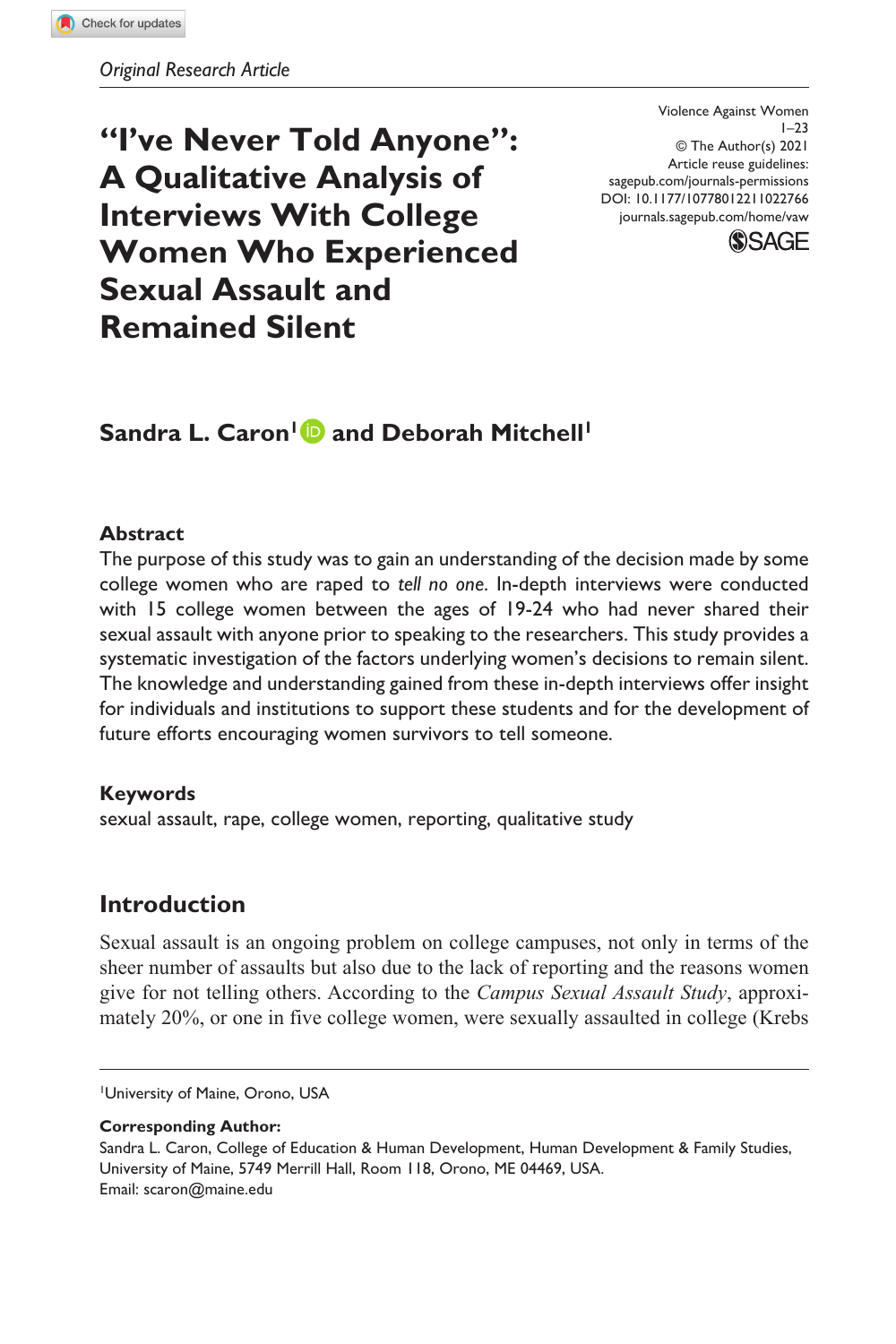et al., 2007, 2009). In the Krebs et al. (2007, 2009) study, sexual assault was broadly defined as unwanted sexual touching, oral sex, anal sex, vaginal sex, or sexual penetration with a finger or object. Most of the women indicated they knew the man who assaulted them as an acquaintance, classmate, friend, or (ex)boyfriend (Krebs et al., 2007). More than half were sexually assaulted while under the influence of alcohol or other drugs (Krebs et al., 2009). Similar results were found in a study examining sexual assault and sexual misconduct on 27 college campuses; the researchers reported that 24% of college women experienced some type of sexual assault (Cantor et al., 2015).

When looking specifically at the incidence of rape, a study from the U.S. Department of Justice estimated that a quarter of college women will be victims of attempted rape or completed rape before they graduate (Sampson, 2002). When examining rates of completed rape experienced up to this point in their life, Koss et al. (1987) found that 15% of the nearly 3,200 college women surveyed in their national study reported they had been raped. Similarly, in a more recent study by Caron (2015), of more than 3,800 college women who participated, 13% or one in eight reported they had been raped.

Although the majority of sexual assaults are perpetrated against women, it is important to acknowledge that men and those identifying as transgender, genderqueer, and nonconforming have also experienced sexual assault. In their *Report on the AAU Campus Climate Survey on Sexual Assault and Sexual Misconduct*, Cantor et al. (2015) found rates of sexual assault experienced by college women and college students identifying as transgender, genderqueer, and nonconforming to be similar (12.6% and 12.7%, respectively) while rates for college men were lower (3.1%). The present study focused on college women's experiences.

#### *Few Report Their Sexual Assault*

Despite the rise of the #MeToo movement ("Me Too" Movement, 2018) and several decades of educational outreach campaigns by sexual assault organizations encouraging survivors to tell someone—for example, to call a hotline, seek out a counselor, find a supportive friend, or report their experience to the authorities—far too often the person tells no one. This leaves universities in a dilemma in terms of needing to address the problem of sexual assault on campus by providing services but not knowing which students are in need of such services.

The *Not Alone* report issued in 2014 reiterated the need for universities to protect students by offering supportive services for sexual assault survivors and preventing such violence (White House Task Force to Protect Students from Sexual Assault, 2014). The report emphasized the need for universities to comply with Title IX, the Clery Act, and the Violence Against Women Act, which mandate that universities outline how they will support survivors and how they will address the penalties for perpetrators (White House Task Force to Protect Students from Sexual Assault, 2014). However, for universities to provide the needed support, they need to know the extent of the problem.

Research has revealed that sexual assault is an underreported crime. Of the thousands of rapes that occur on college campuses across the United States, very few are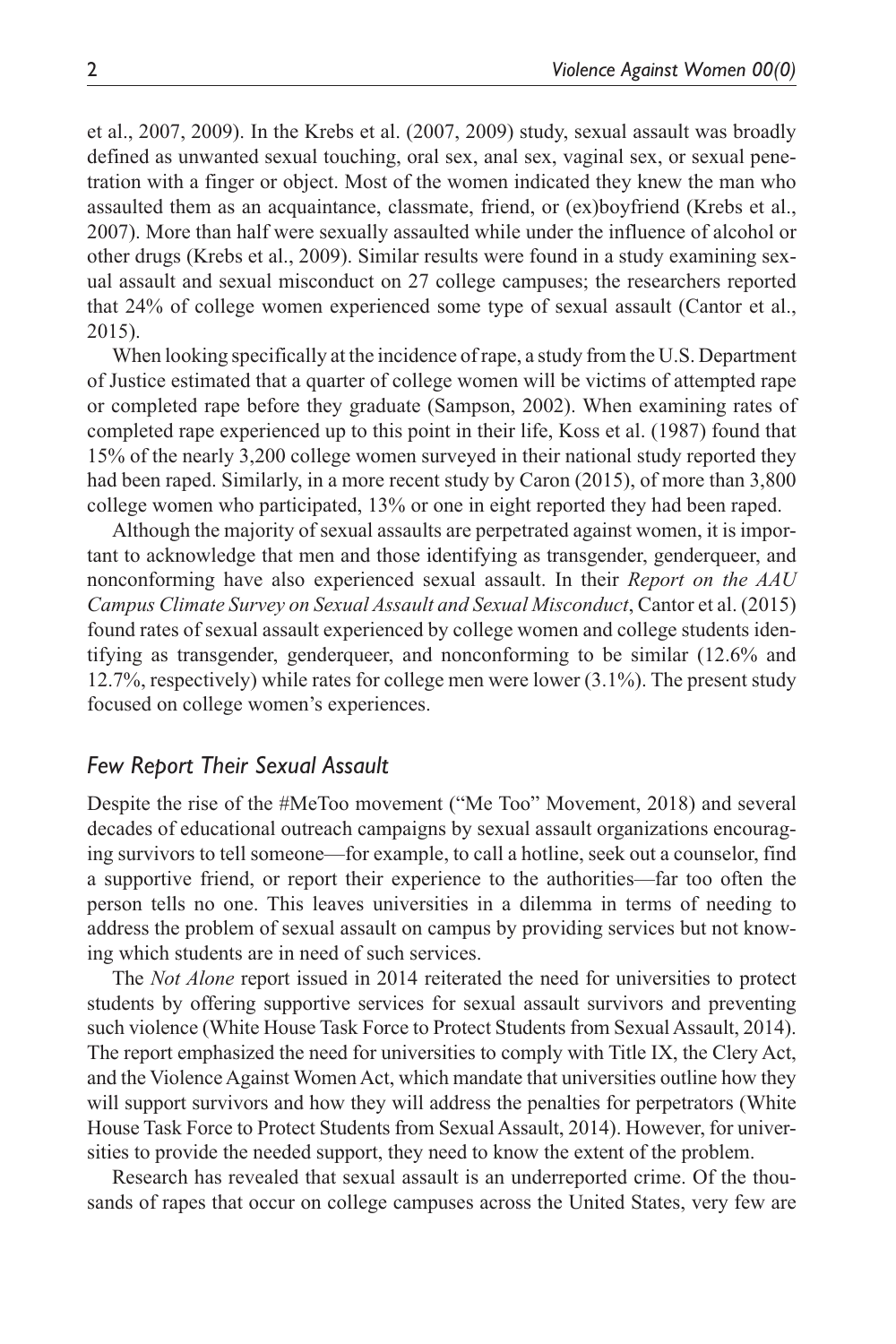ever reported to the campus police or university officials. For example, Fisher et al. (2000) found that while approximately two-thirds of college women who are victims of rape tell someone—often a friend, but usually not a family member or college official—fewer than 5% of victims report their assault to police. Other studies have also found that the majority (80-94%) of women do not report the assault to university authorities (Cantor et al., 2015; Sinozich & Langton, 2014; Spencer et al., 2017).

Women's hesitancy to report their assault to the police is well documented. According to the *Campus Sexual Assault Study* (Krebs et al., 2007), 87% of rape survivors did not report the crime to either campus police or local police. Furthermore, while sexual assaults by strangers are underreported, sexual assaults by persons known to the victims are virtually not reported (Koss, 2011). Based on surveys of college students, as well as intake observations made by staff at sexual assault service agencies, the majority of all rapes involve a male perpetrator known to the female victim (Fisher et al., 2000).

As a result of this underreporting, sexual assault continues to be a largely hidden phenomenon (Koss, 2011). Women raped by men they are dating, or whom they know, are referred to as "safe victims"—safe, that is, for the rapist (Koss, 2011). These women are ideal candidates for victimization because they are unlikely to report the rapes. They do not report it to the authorities, and nearly one-third of victims tell no one, not even their best friend (Fisher et al., 2000).

#### *Why Women Do Not Report*

Researchers have found a wide range of reasons why women do not report their assault. Many of these studies have focused specifically on college women and why survivors did not report their sexual assault to the police. For example, numerous studies have found that college women say they are not willing to report the assault because they are embarrassed about the details of the rape (e.g., "I was drunk") and blame themselves (Binder, 1981; Du Mont et al., 2003; Fisher et al., 2003; Krebs et al., 2009; Thompson et al., 2007). Other women said they did not know how or where to report the assault (Bohmer & Parrot, 1993; Krebs et al., 2007).

Many survivors also noted that they expected others to react with disbelief, in the same way they have seen them react to previous stories of sexual assault (Fisher et al., 2000; Kilpatrick et al., 2007; Krebs et al., 2009; Sampson, 2002). Closely related to this reason for nonreporting is that some college women felt there was not enough proof to be believed (Benson et al., 1992; Fisher et al., 2000, 2003; Kilpatrick et al., 2007). Other women felt the man involved had too much status for their story to be believed (Guerette & Caron, 2007)

Some women said the reason they did not report is that they feared that they would get in trouble, or the man who assaulted them would retaliate if they said anything (Bachman, 1998; Brubaker, 2009; Fisher et al., 2003; Kilpatrick et al., 2007; Sampson, 2002). Other college women said they did not report because they did not want others (i.e., family or friends) to find out what happened to them or be labeled a "victim" (Bachman, 1998; Binder, 1981; Guerette & Caron, 2007; Sampson, 2002).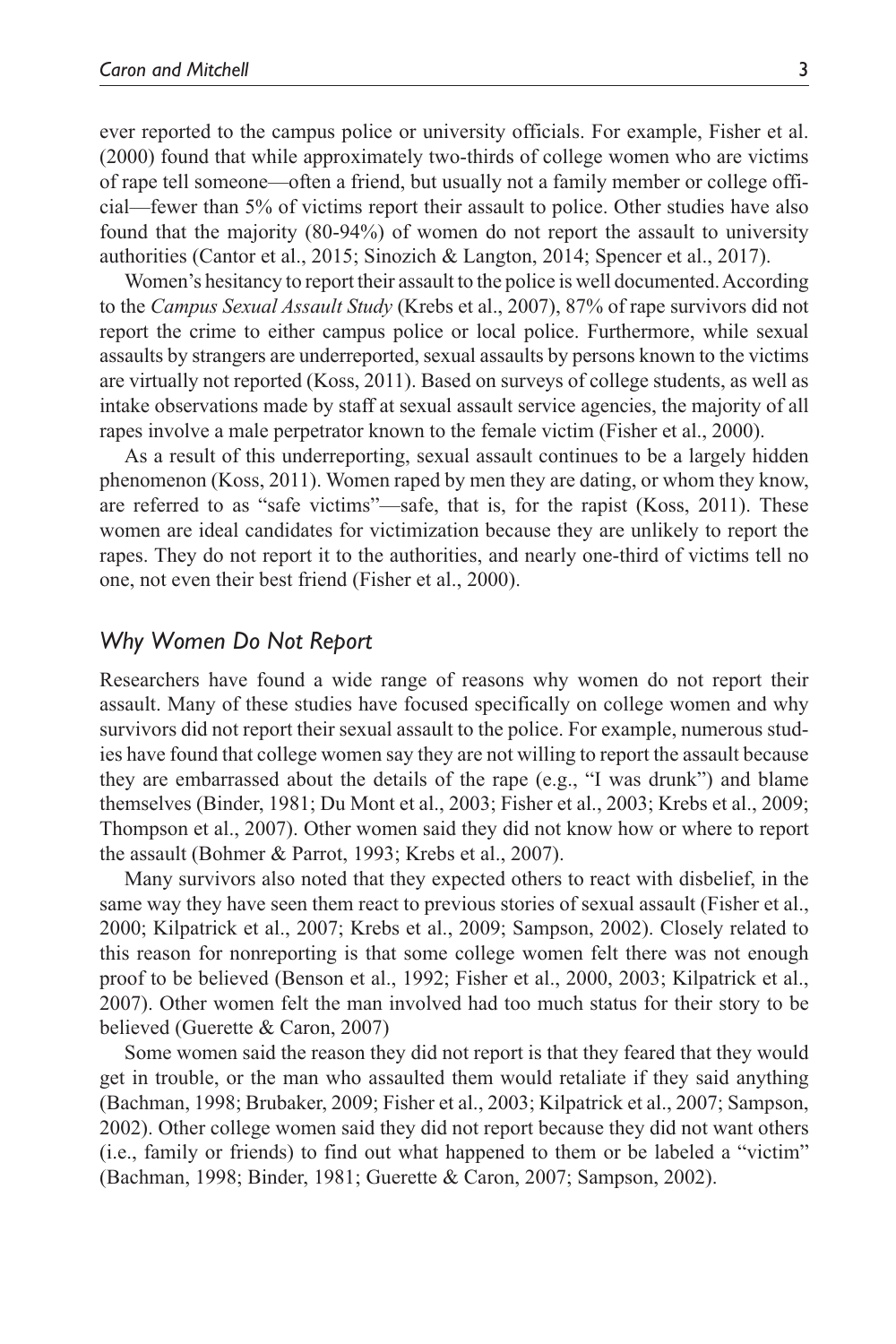These barriers to college women reporting their rape do not appear to have changed over time. A recent study examined why women do not report their sexual assault to campus authorities and found many of the same reasons (Spencer et al., 2017). In their study of 220 college women, Spencer et al. (2017) found that the most common reasons for not reporting included: "It was not a big enough deal," "I didn't know who to report to or that I could report," "It wasn't related to the university," "I was afraid," "Because I was drunk," "Too ashamed to report," "I didn't want to get him in trouble," and "Felt as if I would be blamed for putting myself in the situation."

Additional studies have examined the lack of reporting by women outside the college setting, including women in the military, public school teachers, and sexual assault survivors in an emergency room setting. One study of 205 servicewomen found that the majority (75%) of military women did not report their assault (Mengeling et al., 2014). The most common reasons for nonreporting by women in the military parallel those found in studies of college women, including embarrassment and not knowing how to report. Other common reasons included fear it would negatively impact their career, lack of confidentiality, not being believed, and self-blame. In a recent survey of K–12 female teachers on why they remain silent about their sexual assault, it was found that they did not think the incident was serious enough to report, they did not think anything would be done, and they feared negative workplace consequences or retaliation (Prothero, 2018). In a study of 958 women examined at a sexual assault clinic associated with an emergency room, researchers found that those who knew their assailant and who had no physical injuries were least likely to report their rape to the police (McGregor et al., 2000). In a similar study of 424 women presenting at a sexual assault clinic in an emergency room, not reporting the assault was related to not wanting the man who raped her to get in trouble, having a prior relationship with the man who assaulted her, and feeling that the police would blame her or be insensitive (Jones et al., 2009).

As research on sexual assault on college campuses reveals, not only are there many survivors but most are unwilling to report their sexual assault to the police or other campus officials or even to tell a friend. Their reasons for nonreporting range from fear of being blamed by others or not being believed to their own self-blame and lack of faith in a system that is supposed to assist victims of crimes. These perceived barriers to talking about sexual assault make it more difficult for universities to respond but also for women to seek support from others.

This lack of disclosure of interpersonal violence is a major source of concern when considering the mental health of the survivor. Several studies have examined the importance of disclosure to a victim's mental health, and it has been shown that a lack of support may impede her recovery from the trauma of sexual assault (Dworkin et al., 2017; Patricia et al., 1999). Other studies have examined the reactions of friends to such disclosures to understand how to help them respond more effectively (Ahrens & Aldana, 2012; Banyard et al., 2010; Dworkin et al., 2019; Orchowski et al., 2013).

The current study goes beyond examining why college women do not report the rape to the police or campus officials. It focused on the one-third of women who do not even tell a friend, family member, or counselor (Fisher et al., 2000). The purpose of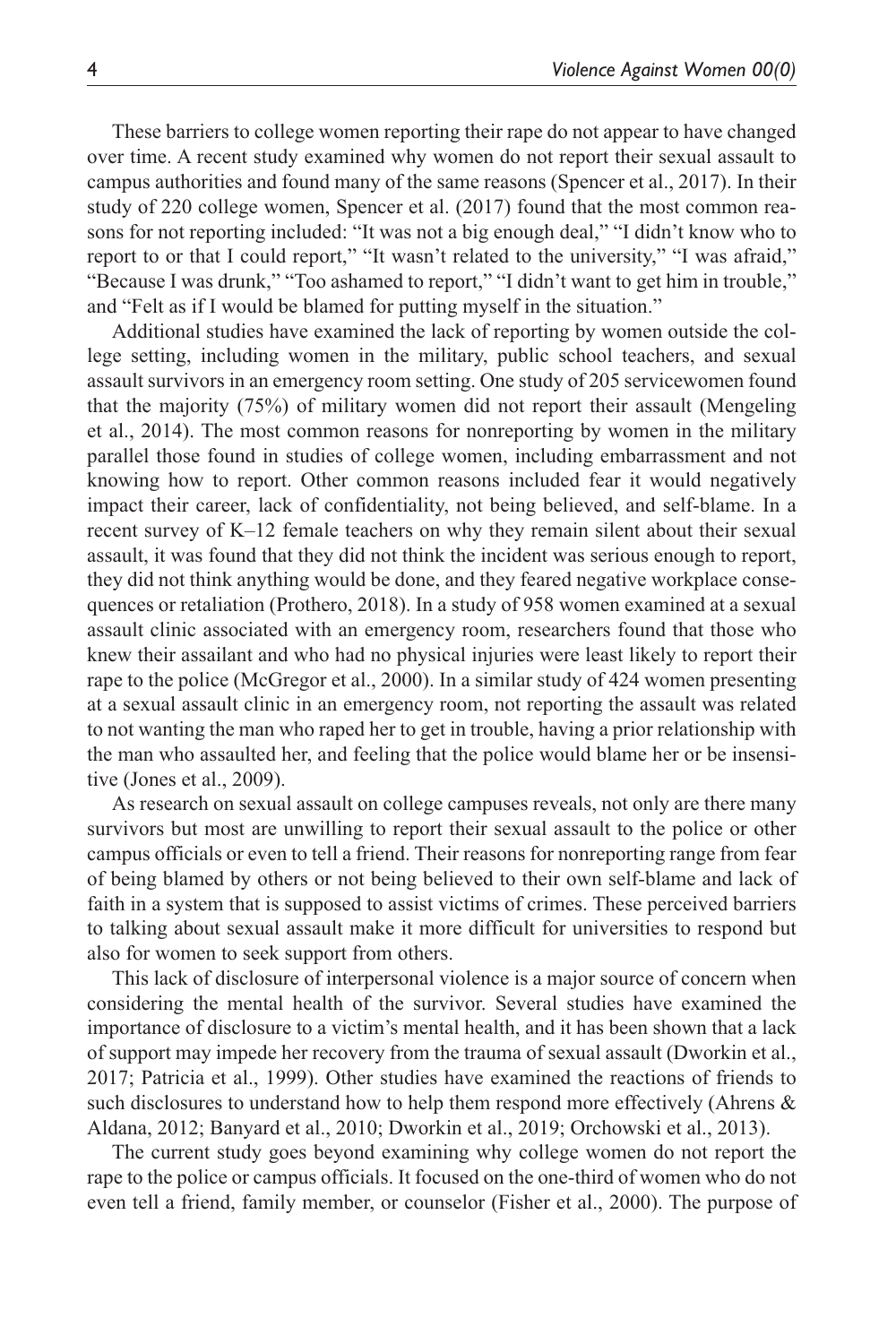this study was to gain a greater understanding of the decision made by some college women who are raped to *tell no one*. These women are difficult to identify, and no previous studies have been published on this group of sexual assault survivors. Through in-depth interviews, this study investigated the factors underlying women's decisions to remain silent. Their silence persists despite current efforts by the #MeToo movement as well as decades of work by sexual assault organizations to destigmatize rape and encourage women to not only tell someone but also to report their assault to authorities. This study attempted to give a voice to women who feel they cannot speak.

# **Method**

#### *Participants*

Announcements were made in classes, and email announcements were sent to several university discussion boards and conferences on campus inviting college women aged 18 years or older to participate in an interview if they had experienced a sexual assault more than a year ago and had never told anyone. The "more than a year ago" criterion was selected to ensure that enough time had passed for a woman to have had ample opportunity to tell someone but to have chosen to remain silent. The recruitment email indicated the study was "an investigation of why college women remain silent after being raped." The convenience sampling method was employed due to the sensitive nature of the study and due to the difficulty in identifying women to participate in the study.

A total of 17 women contacted the researchers to participate in the study over a 5-year period, from September 2014 to May 2019. Two were not interviewed once it was determined they had previously told someone about their assault. The final sample consisted of interviews with 15 college women between the ages of 19-24 who had never shared their sexual assault with anyone prior to speaking to the researchers. More than half (*n* = 8) were interviewed between September 2017 and May 2019, following the high publicity of the #MeToo movement. All identified as heterosexual, and all but three identified as White (Caucasian). Each woman described her sexual assault experience as rape involving forced vaginal penetration by a male perpetrator. All were enrolled at a public university in the Northeast (enrollment approximately 12,000 students) at the time of the interview. The assault occurred at least a year prior to the interview. Some of the women  $(n = 3)$  had transferred from another university where the sexual assault had taken place.

#### *Interview Procedure*

The interviews consisted of open-ended questions approved by the Human Subjects Committee of the university. Demographic questions (i.e., current age, ethnicity, and sexual orientation) and details about the assault (i.e., age at the time of the assault, relationship with the perpetrator, location of the assault, use of alcohol or other drugs, and if medical attention was sought) were followed by a series of open-ended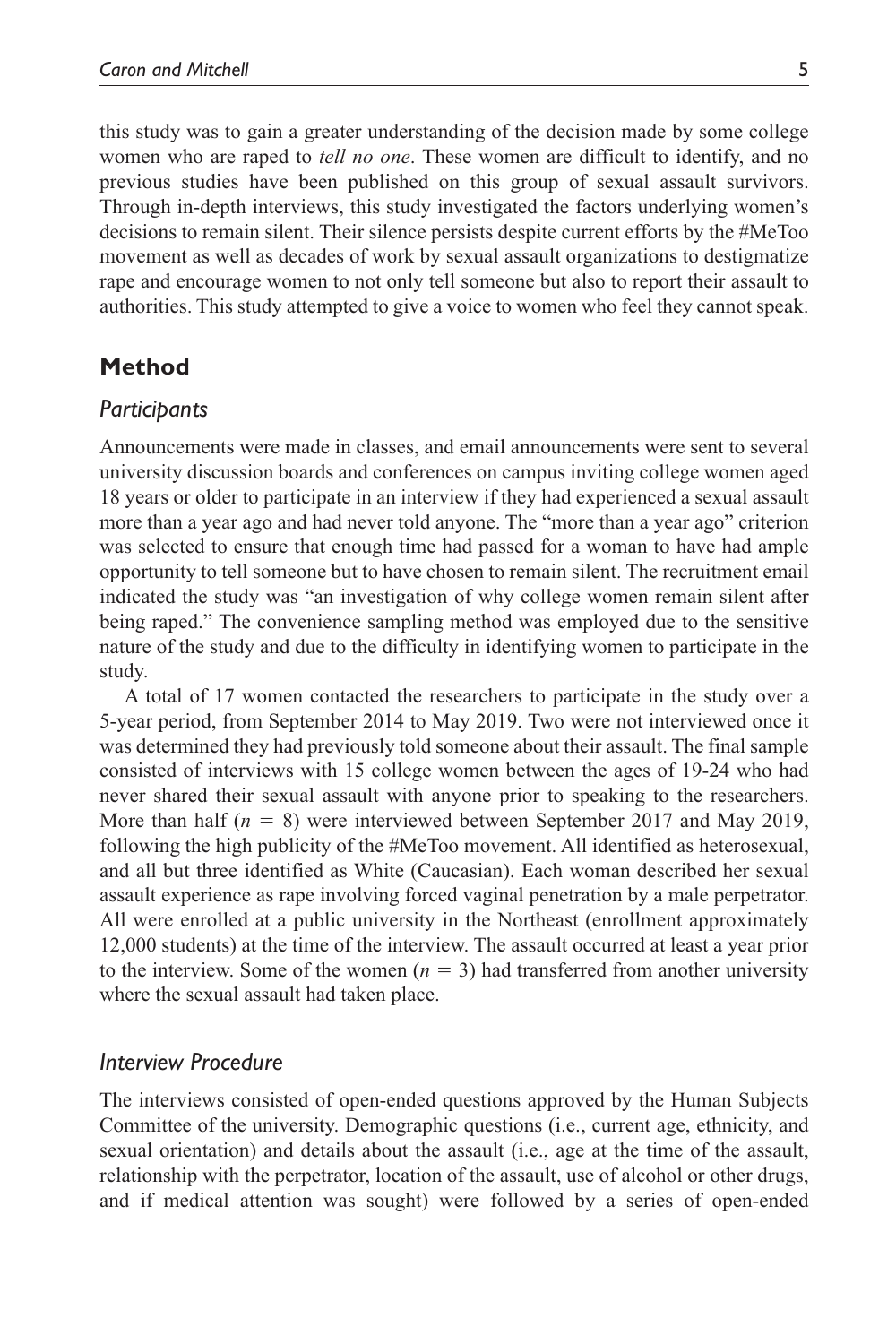questions to understand her decision not to tell anyone (e.g., What influenced your decision not to tell anyone?, What kept you from telling anyone?, Were you aware of professionals you could have turned to?, Who did you consider telling?, and Do you regret not telling someone?). Per the Human Subjects guidelines, no identifying information was obtained about the perpetrators. The interview protocol is available from the researchers.

# *Interview Technique*

College women who met the criteria and expressed interest in participating in the study were provided with a copy of the consent form before an interview was scheduled. Consent was implied when they agreed to arrange an interview after reviewing the consent form prior to the interview and was reviewed again with each participant before the start of the interview session. Both researchers are trained in interviewing and have extensive experience in notetaking; one is a licensed therapist and the other is a former police investigator. In all but three interviews, both researchers were present for the interview with the participant. Interviews took place face-to-face in a private office and lasted approximately 1.5 hr, during which time-extensive notes were taken, including direct quotes.

At the end of the interview, participants were given the opportunity to review their responses for omissions or clarifications by reading back the notes taken on participants' responses to various questions. Participants were assured that any and all responses would be kept confidential. No names were included in the typed data report; a pseudonym was assigned to each interviewee. Any names of others or identifying information mentioned during the interview were deleted or changed. They were also given referral information to both campus and community resources if they wanted to speak to someone directly as a result of participating in the study.

# *Interview Analysis*

Notes from each interview were transcribed without any identifying information, and the original handwritten notes were destroyed. Responses to interview questions were analyzed using established methods of qualitative inquiry including coding and categorizing processes (Braun & Clarke, 2006). Both researchers read the first five interview transcripts. The researchers created initial coding categories or themes. These were then compared, differences discussed, and coding categories refined. With each subsequent interview transcript, additions of new codes were determined via consensus. No new themes emerged after approximately 12 interviews were completed, suggesting content saturation was achieved. Results are presented in the next section.

# **Results**

# *Background Information*

The age of the college women interviewed for this study ranged from 19-24 years. Prior to interviewing each woman about why she never told anyone, she was asked to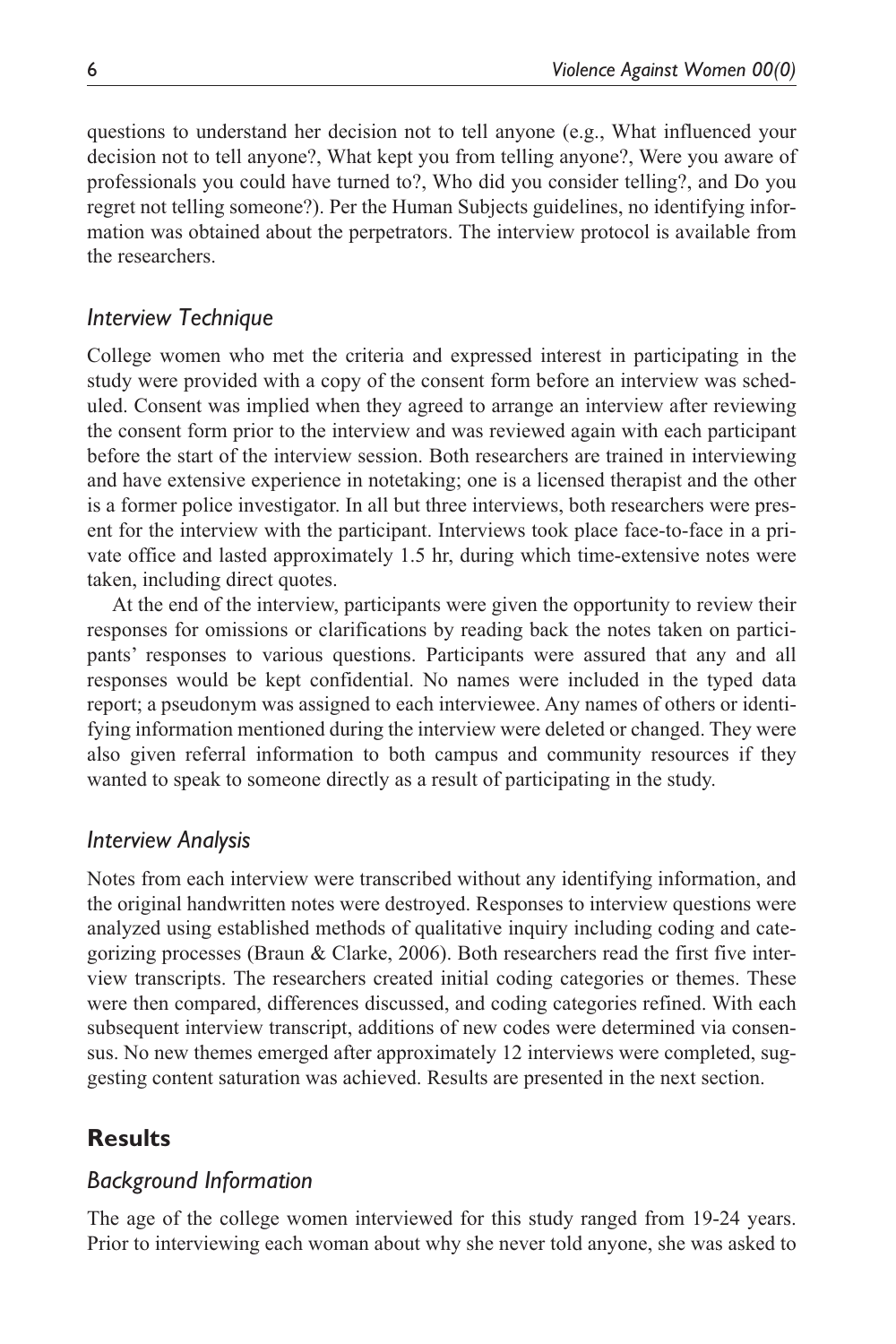provide some background information about the sexual assault. All but one  $(n = 14)$ of the sexual assaults occurred while the women were in college, between the ages of 18-22. The one exception was an assault that took place when one of the women was 13 years old (Table 1).

Most of the women  $(n = 14)$  described the perpetrator as someone they knew prior to the assault, as an acquaintance  $(n = 7, e.g.,$  friend of a friend, classmate, boyfriend's roommate, student supervisor), a friend (*n* = 6; e.g., through residence hall, athletics, student group, boyfriend's friend), or ex-boyfriend (*n* = 1). Only one stated the man who assaulted her was a "total stranger" (she met him that evening at a concert).

The location of the assault varied, with many  $(n = 6)$  stating that the assault took place in their apartment or residence hall when they were home alone, while others (*n*  $= 6$ ) stated that the assault happened at his place (i.e., his apartment, fraternity house, or hotel room). Other locations included his car, outside a party, and at an off-campus apartment of their mutual friends where both were attending a party.

Most women  $(n = 13)$  interviewed said that alcohol or other drugs were involved at the time of the sexual assault. However, in those situations in which alcohol or other drugs were being used, only half (*n* = 7) believed this was an important factor in their assault. Specifically, some  $(n = 3)$  made a point of saying that they had too much to drink ("I remember being so drunk," "I was very drunk," and "I was wasted and passed out"), while others  $(n = 3)$  pointed out that it was the perpetrator who had too much to drink ("He was so drunk I'm not sure he knows what he did to me," "He was intoxicated," and "Just he'd been drinking"). In addition, one woman reported being drugged prior to the sexual assault.

In terms of the physical impact and seeking medical treatment after the assault, two women sought STI testing, and one also sought a pregnancy test. Four of the women took emergency contraception. Nine of the women did not seek medical attention. However, many of the women  $(n = 9)$  talked about the physical pain they experienced during the sexual assault *(*"It hurt a lot." "It was very painful." "I was crying and telling him he was hurting me." "It was excruciating. I was sore for days.").

The women were also asked about the emotional impact. The participants discussed a range of responses, with anger  $(n = 5)$  and feeling depressed  $(n = 5)$  being most frequently mentioned. They also described experiencing fear, anxiety, sleep disorders, and feeling suicidal. Some women talked about wanting to disappear or isolate themselves, while others described the impact it had on their sexual relationships. Several women  $(n = 3)$  said that a direct result of being sexually assaulted was that they now held negative views of all men. Some examples of quotes from women that highlight the emotional impact include:

I became extremely promiscuous. It was my way of controlling guys, rather than having them control me. (Angie)

I was fearful that somehow he would tell people he "hooked up" with me that night (not the truth of forcing himself on me) and I was ashamed. I think I became angry with myself—and felt I was in a corner. There is no way to report this. There is no way to tell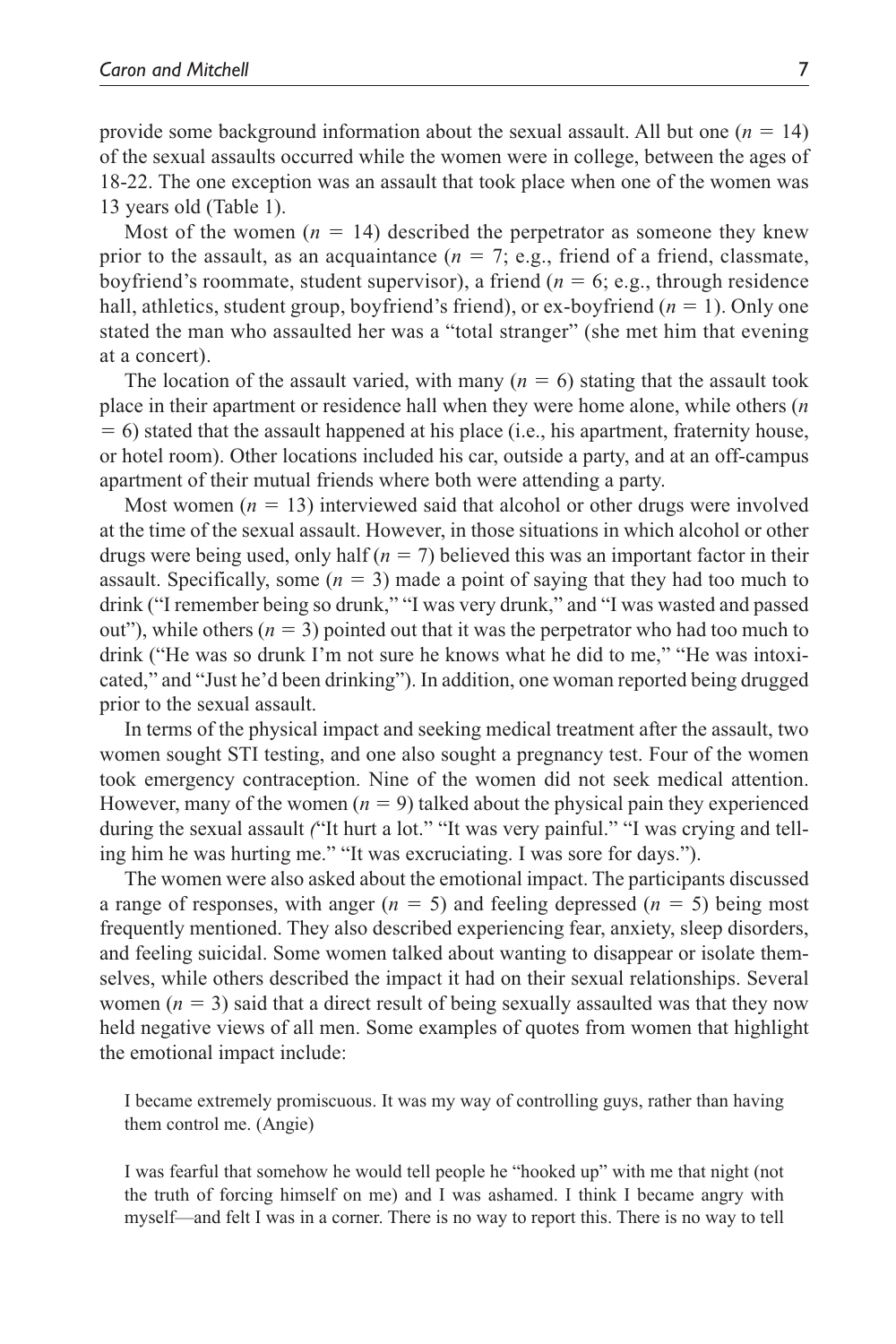| Interviewee  | interview<br>Age at | time of assault<br>Age at the | Relationship with<br>perpetrator                                             | Location of<br>assault                             | other drugs<br>Alcohol or                                              | Physical impact: Sought medical<br>treatment after |
|--------------|---------------------|-------------------------------|------------------------------------------------------------------------------|----------------------------------------------------|------------------------------------------------------------------------|----------------------------------------------------|
| #I Angie     | 22                  | $\overline{a}$                | Acquaintance: "He was a<br>friend of my friends."                            | His bedroom at a fraternity<br>house               | Alcohol and Cocaine                                                    | STI test                                           |
| #2 Bethany   | $\tilde{=}$         | $\tilde{ }$                   | son of my dad's girlfriend."<br>Acquaintance: "He was the                    | His house                                          | $\frac{1}{2}$                                                          | $\frac{1}{2}$                                      |
| #3 Cassidy   | 20                  | $\frac{\infty}{2}$            | friend of my roommate."<br>Acquaintance: "He was a                           | Outside the party                                  | Alcohol                                                                | Pregnancy test & STI test                          |
| #4 Darcy     | 22                  | 으                             | them as members of the<br>Acquaintances: "I knew<br>raternity."              | A bedroom at their fraternity Alcohol<br>house     | "I remember being so drunk."                                           | Took emergency contraception                       |
| #5 Emily     | $\overline{a}$      | 20                            | Friend: "He was a resident on<br>my floor."                                  | Her room in the residence                          | Alcohol                                                                | $\frac{1}{2}$                                      |
| #6 Faith     | $\overline{2}$      | $\overline{8}$                | Acquaintance: "He was my<br>boyfriend's roommate."                           | His apartment                                      | No: "Neither of us had been drinking."                                 | "I asked him to use a condom."<br>$\frac{1}{2}$    |
| #7 Gina      | 20                  | °_                            | Friend: "He was my date for<br>the formal."                                  | His place                                          | sure he knows what he did to me."<br>Alcohol: "He was so drunk I'm not | $\frac{1}{2}$                                      |
| #8 Haley     | $\overline{a}$      | 으                             | Friend: "We are both<br>student-athletes.'                                   | Off-campus apartment where<br>the party took place | Alcohol: "I was sober. He was<br>intoxicated."                         | $\frac{1}{2}$                                      |
| #9 Isabelle  | 23                  | 22                            | Friend: "We were in the<br>same student group.                               | Her apartment                                      | Alcohol and Marijuana                                                  | $\frac{1}{2}$                                      |
| #10 Jennifer | $\overline{2}$      | $\frac{\infty}{\infty}$       | Acquaintance: "I knew him<br>from class."                                    | Her room in the residence<br>hall                  | Alcohol: "We both had been drinking<br>quite a bit."                   | Took emergency contraception                       |
| #11 Kaitlyn  | $\tilde{=}$         | $\frac{\infty}{\infty}$       | boyfriend's best friend."<br>Friend: "He was my                              | Her room in the residence<br>llsh                  | Alcohol "I was very drunk."                                            | $\frac{1}{2}$                                      |
| #12 Lexi     | 24                  | $\tilde{=}$                   | Ex-boyfriend                                                                 | Her apartment                                      | Alcohol: "I was sober, just he'd been<br>drinking."                    | Took emergency contraception                       |
| #13 Mikayla  | $\overline{a}$      | $\frac{\infty}{\infty}$       | Friend: "We dated a few<br>times before."                                    | His car: "He gave me a ride<br>home from party."   | Alcohol and Marijuana                                                  | $\frac{1}{2}$                                      |
| #14 Nicole   | 24                  | $\tilde{=}$                   | Stranger: "He was a total<br>stranger. We met that<br>evening at a concert." | His hotel room                                     | Alcohol: "He drugged me."                                              | $\frac{1}{2}$                                      |
| #15 Olivia   | 22                  | $\frac{\infty}{\infty}$       | Acquaintance: "He was my<br>student supervisor at my<br>campus job."         | Her room in the residence<br>$\frac{1}{2}$         | Alcohol: "I was wasted and passed<br>out."                             | Took emergency contraception                       |

Table 1. Background Information About the Sexual Assault (N = 15). 8 **Table 1.** Background Information About the Sexual Assault (*N* = 15).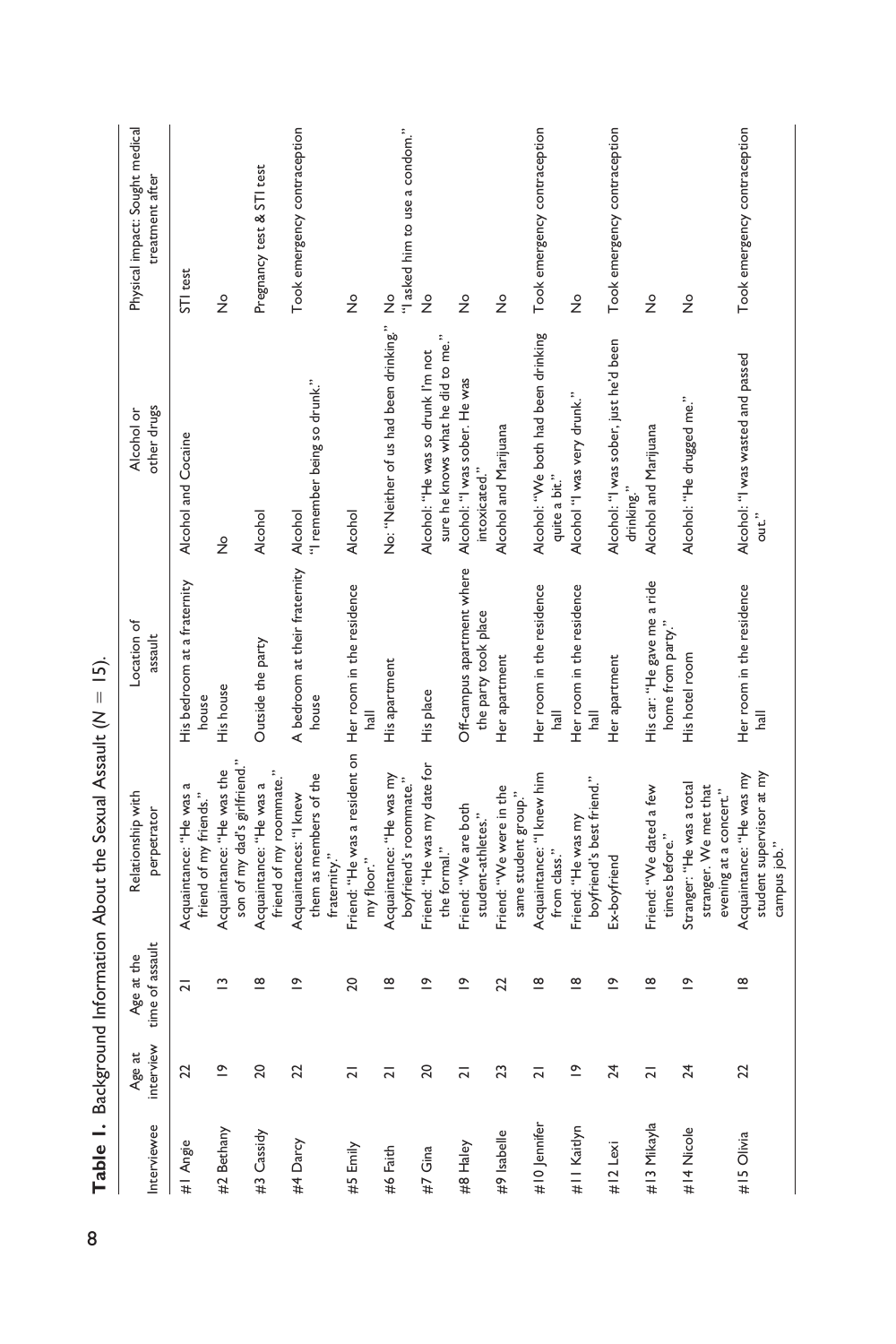anyone that this happened without me being hurt. The thought of committing suicide crossed my mind early on. (Emily)

I dropped the class that I was in with the guy. I became more fearful and closed. I did not socialize as much and stayed in my room a lot more on weekends. I changed my appearance and did not feel like the free spirit and open person I had been. I changed a lot after that night. I felt I was not a good judge of people. (Jennifer)

I just became super depressed . . . and very anxious at work. I was not a happy person for a long time. I was not eating and I lost a lot of weight. I know my friends saw that, and my family, but they thought it was because I was having a hard time adjusting to college. I had a hard time warming up to guys after that and I have not had a sexual relationship since then. (Olivia)

#### *Reasons for Not Telling Anyone That She Had Been Raped*

The women were asked a series of open-ended questions to understand their decision not to tell anyone about the sexual assault. They were also asked if they considered telling anyone and to discuss why they never did. The top 10 reasons that emerged from the interviews with the 15 college women for why they have remained silent are discussed below, and direct quotations from the interview transcriptions are included to highlight the findings. Following the reasons for not telling is a section on whom they considered telling and why they did not.

All of the women identified more than one reason for not telling anyone about being raped. The number of reasons identified by each woman ranged from three to seven reasons. The results are presented from the most to least frequently identified reasons for not telling anyone, including (a) internal blame, shame, and guilt; (b) external blame and/or fear of humiliation; (c) wanting to pretend it never happened; (d) fear of losing control of the situation; (e) fear of not being believed; (f) I'm going to get in trouble; (g) I don't want the stigma, to avoid the label; (h) not wanting to get others in trouble; (i) fear of losing someone; and (j) fear of being hurt, safety (Table 2).

*1. Internal blame, shame, and guilt.* Nearly every woman (*n* = 13) spoke at length about how they blamed themselves for being assaulted. Many carried shame and guilt for their own behavior prior to the assault, including stating that they brought on the assault. They also discussed their guilt for not being able to stop him. Examples of how college women described this internal blame, shame, and guilt include:

I felt it was my fault and I asked for it by being flirtatious and wearing a short dress. (Angie)

I went along with it and did not do anything to try to stop him. It was my fault it happened. I let it happen. (Cassidy)

We ended up back at his place and I was planning to head home but did not have a ride and it was snowing. He said to just stay over—no big deal. We slept in his bed.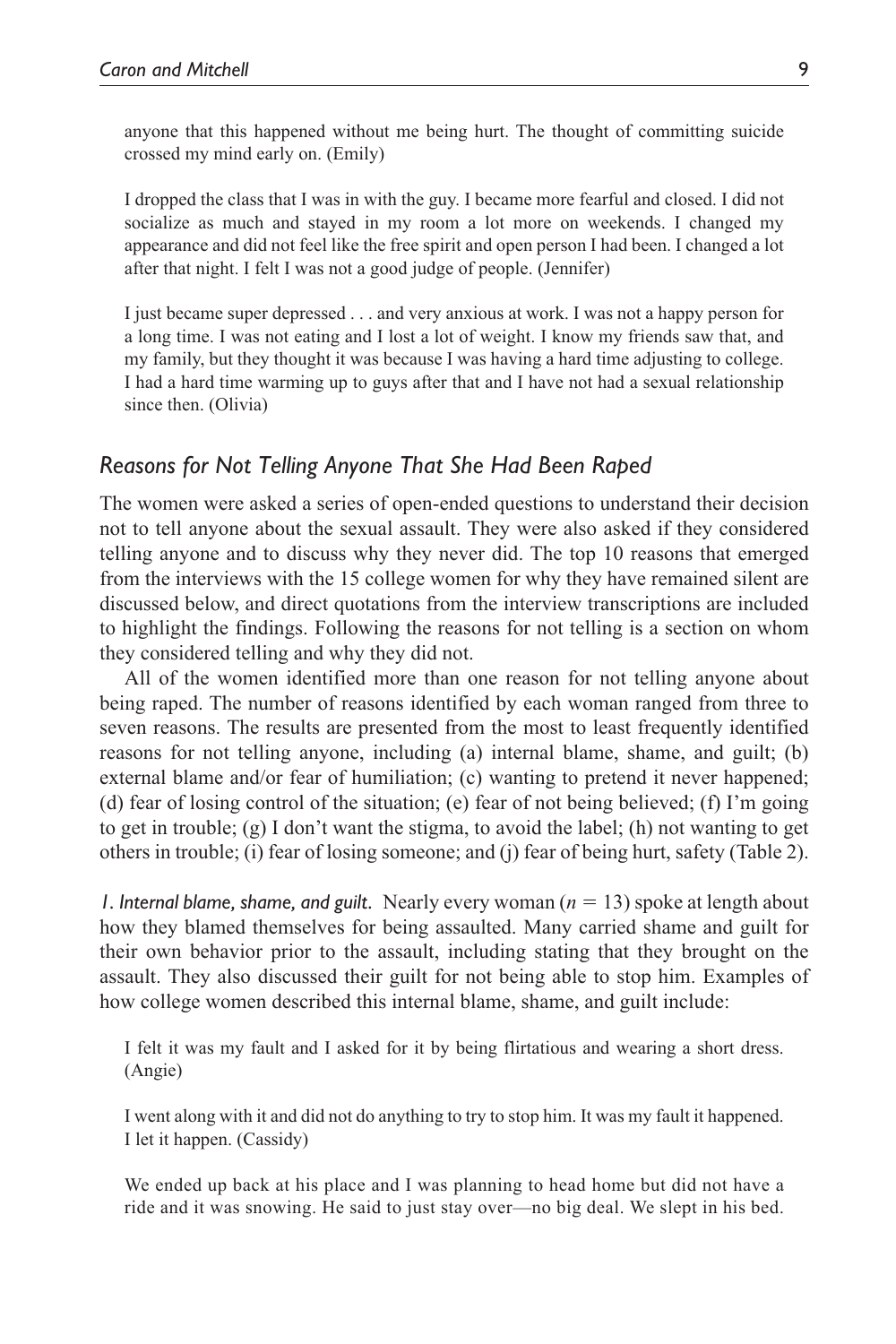| TOP 10 REASONS                       | #1 #2 #3 #4 #5<br>Angie Bethany Cassidy Darcy Emily |             |  | #6<br>Faith | $\frac{47}{14}$ |  | #8 #9 #10 #11 #12 #13 #14<br>Haley Isabelle Jennifer Kaitlyn Lexi Mikayla Nicole |  | Olivia<br>$\frac{4}{14}$ |
|--------------------------------------|-----------------------------------------------------|-------------|--|-------------|-----------------|--|----------------------------------------------------------------------------------|--|--------------------------|
| Self-blame, shame and guilt          |                                                     |             |  |             |                 |  |                                                                                  |  |                          |
| Fear others will blame/humiliate me  |                                                     |             |  |             |                 |  |                                                                                  |  |                          |
| Wanting to pretend it never happened |                                                     |             |  |             |                 |  |                                                                                  |  |                          |
| Fear of losing control of situation  |                                                     |             |  |             |                 |  |                                                                                  |  |                          |
| Fear of not being believed           |                                                     |             |  |             |                 |  |                                                                                  |  |                          |
| Fear of getting in trouble           |                                                     |             |  |             |                 |  |                                                                                  |  |                          |
| To avoid the stigma/ label           |                                                     |             |  |             |                 |  |                                                                                  |  |                          |
| Not wanting to get others in trouble |                                                     |             |  |             |                 |  |                                                                                  |  |                          |
| Fear of losing someone               |                                                     |             |  |             |                 |  |                                                                                  |  |                          |
| 10. Fear of being hurt-safety        |                                                     | $\subseteq$ |  |             |                 |  |                                                                                  |  |                          |

| $\vdots$                            |
|-------------------------------------|
|                                     |
| i                                   |
|                                     |
| $\vdots$<br>!<br>۱                  |
|                                     |
|                                     |
| )<br>$\ddot{\phantom{0}}$<br>١<br>ĺ |
|                                     |
|                                     |
| l                                   |
|                                     |
|                                     |
| )<br>)<br>)<br>)<br>)               |
|                                     |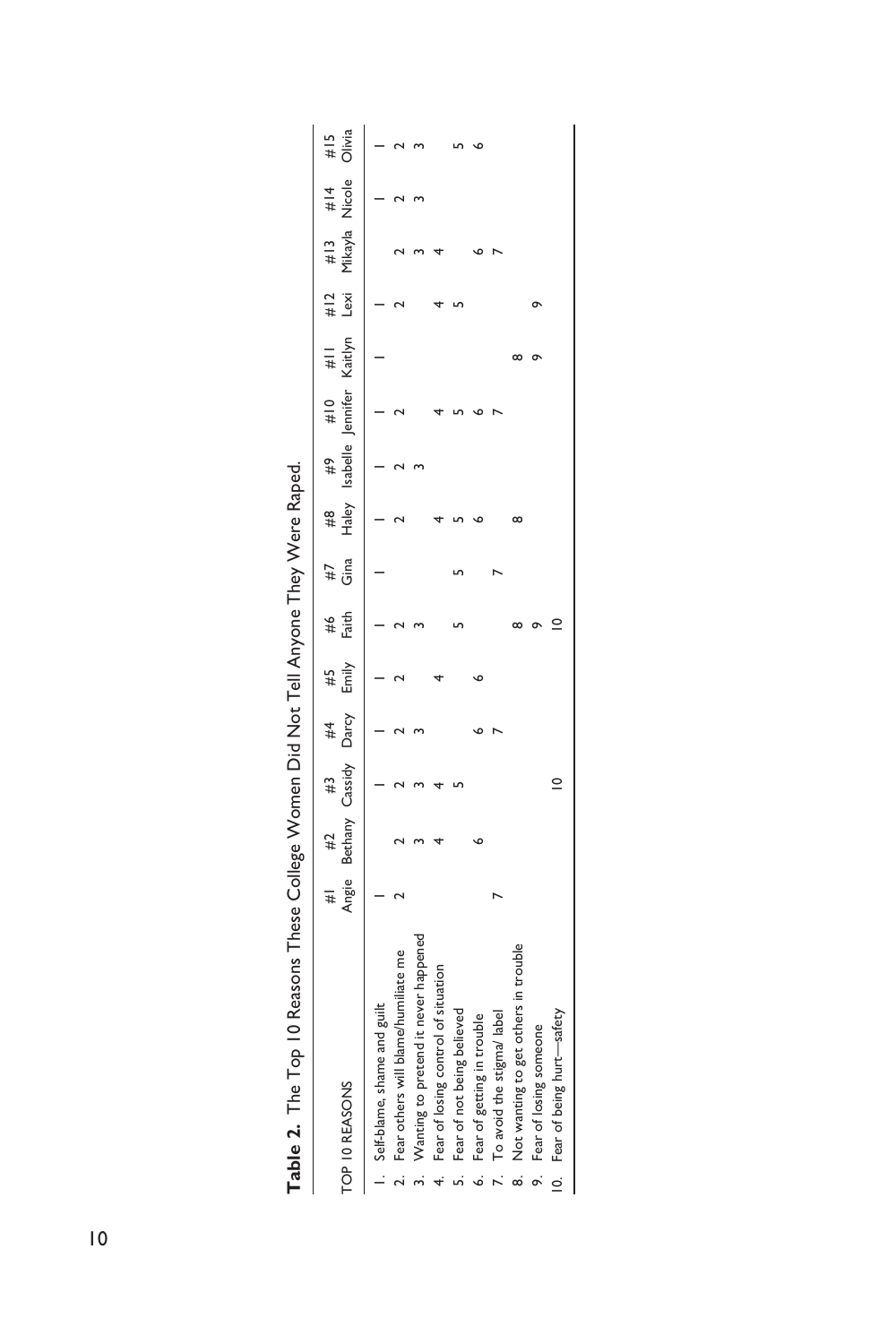He forced me to have sex with him. I had consented to stay over. It was my doing. (Gina)

I should have been able to stop it. That is the bottom line. I didn't stop it, so therefore it had to be my fault.  $\dots$  I was the one who made the choice to go to the party, to drink, to stay over versus go home. (Haley)

I led him on. I allowed him to hold my hand at the BBQ and gave off the wrong message. (Isabelle)

I could not believe I put myself in this situation. I did it to myself. I knew better than to make myself an easy target for some guy. I never should have flirted or dressed the way I did. (Jennifer)

I was partially to blame for not stopping him and for inviting him to my room. (Kaitlyn)

I put myself at risk with this man I didn't even know. It was my fault for not being more careful. I blame myself for allowing this to happen to me. I was a stupid kid. (Nicole)

I brought it on myself. I knew I was in the wrong. I had flirted with him and thought he liked me. I fell for it all. Bad things, like being raped, can happen if you let it. (Olivia)

*2. External blame and/or fear of humiliation.* In addition to the internal struggle most of these women described as a reason to remain silent, nearly all women  $(n = 13)$ also described the external influence of others who would blame them. The fear of facing humiliation by others after the assault was described as more hurtful than the assault they experienced. Some sample quotes describing the decision to remain silent about the assault rather than face others' blame and humiliating remarks include:

I knew I would be blamed and it would be horrible. It would be my reputation, not his, that got hurt. It would be me who was blamed, not him. (Angie)

I think we still live in a time when the first response is to ask what she did to cause this to happen. (Bethany)

I think by staying silent I spared myself all the pain and humiliation that would have come from others. (Emily)

As a feminist I knew I should stand up for what happened, but I did not have the best group of friends—which seems ironic when I think back. I think we all thought we were better than others. I know I would be blamed and I couldn't bear that. (Isabelle)

I wish I could have told my mother, but I knew she would blame me. She had told me when I came to college that if anything like that ever happened to me it would be my fault. (Jennifer)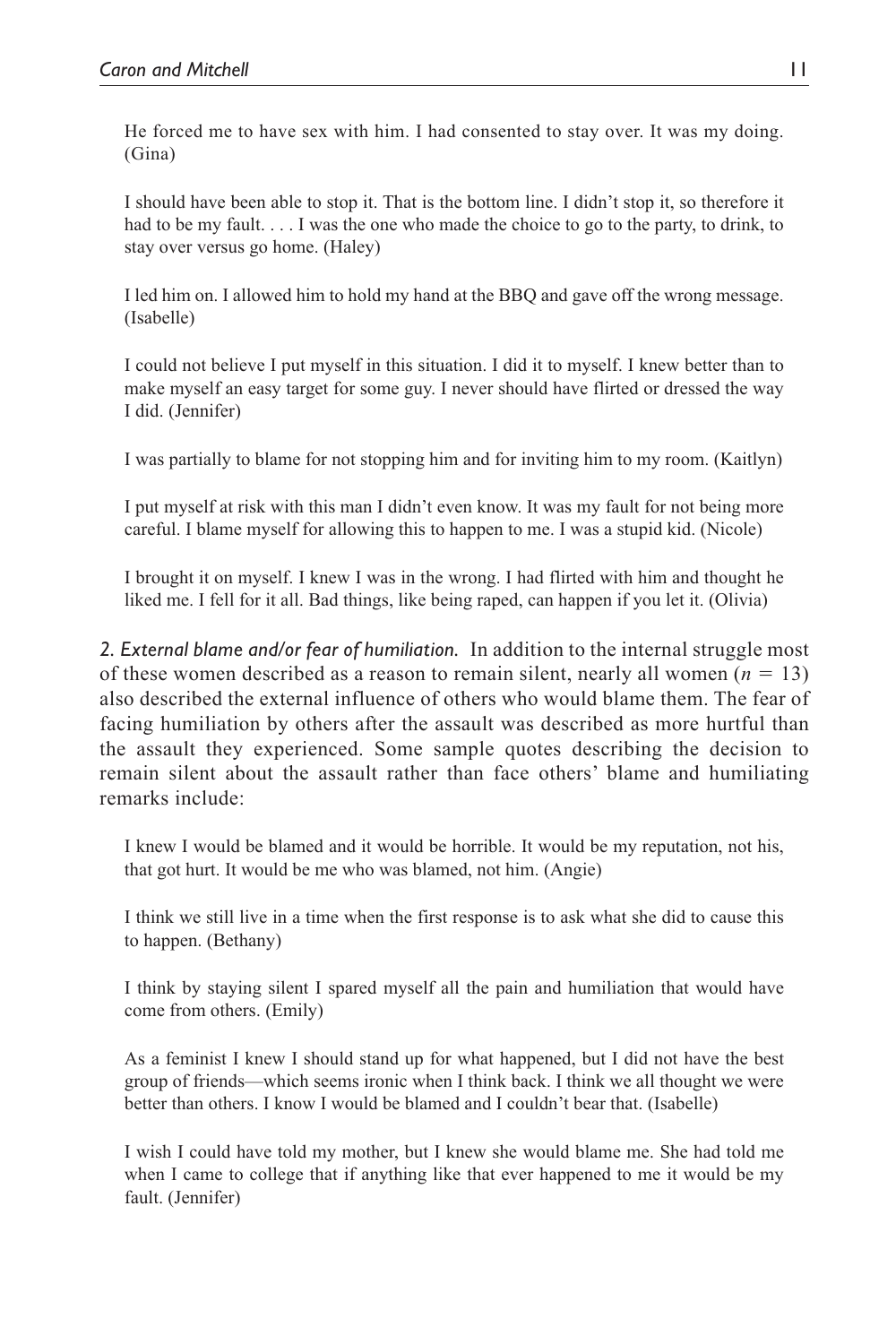I would rather have it eat away at me than to have the world think I was a whore. (Lexi)

Because I did not want to be judged . . . and I knew I would be judged. I would be blamed for putting myself in such a terrible position. (Nicole)

I think the public humiliation would be even worse than the rape. (Olivia)

*3. Wanting to pretend it never happened.* Many women (*n* = 8) explained that the reason they never spoke about the assault was their belief that it would just go away. By remaining silent, she could pretend or forget it ever happened. By talking about it, she had to admit the assault really happened. Examples of this are revealed in the following quotes:

I have held it in for three years and do not want this to be who I am or what my college was about. It happened. I have tried to move on and just forget it ever happened. (Darcy)

If I just ignored it, it would not be real . . . it would just go away. I could pretend it never happened. It came down to not wanting to face what happened. I would have to admit I had been sexually assaulted if I talked about it. (Isabelle)

I wanted to ignore it and have everything be like before this whole thing happened. (Mikayla)

I just did not want to re-live this situation. I just wanted to forget it ever happened. (Nicole)

I just thought it best to go back to school and pretend it was all a dream—to just start over and learn from my mistake. (Olivia)

*4. Fear of losing control of the situation.* Many women (*n* = 7) expressed a strong belief that if they told anyone, they would lose control of the situation (e.g., forced to report, drop out of school, and end up in the newspaper). By remaining silent, they were in control of their own autonomy. The fear of losing control of the situation can be seen in the following sample quotes:

I never wanted to see this boy again. If I reported it I would be forced to have to see him again and I did not want that. (Bethany)

I was afraid to tell anyone since I knew I would be pressured to report. I wish I could have told my mom but she would have forced me to report it. (Cassidy)

I wanted to tell my supervisor but I could not. This would look bad for the office if this got out. I would have no way to control what happened next. (Emily)

In classes the teachers all say it is their policy to report you if you tell them. I thought if I told anyone I would be forced to report it to the police. (Jennifer)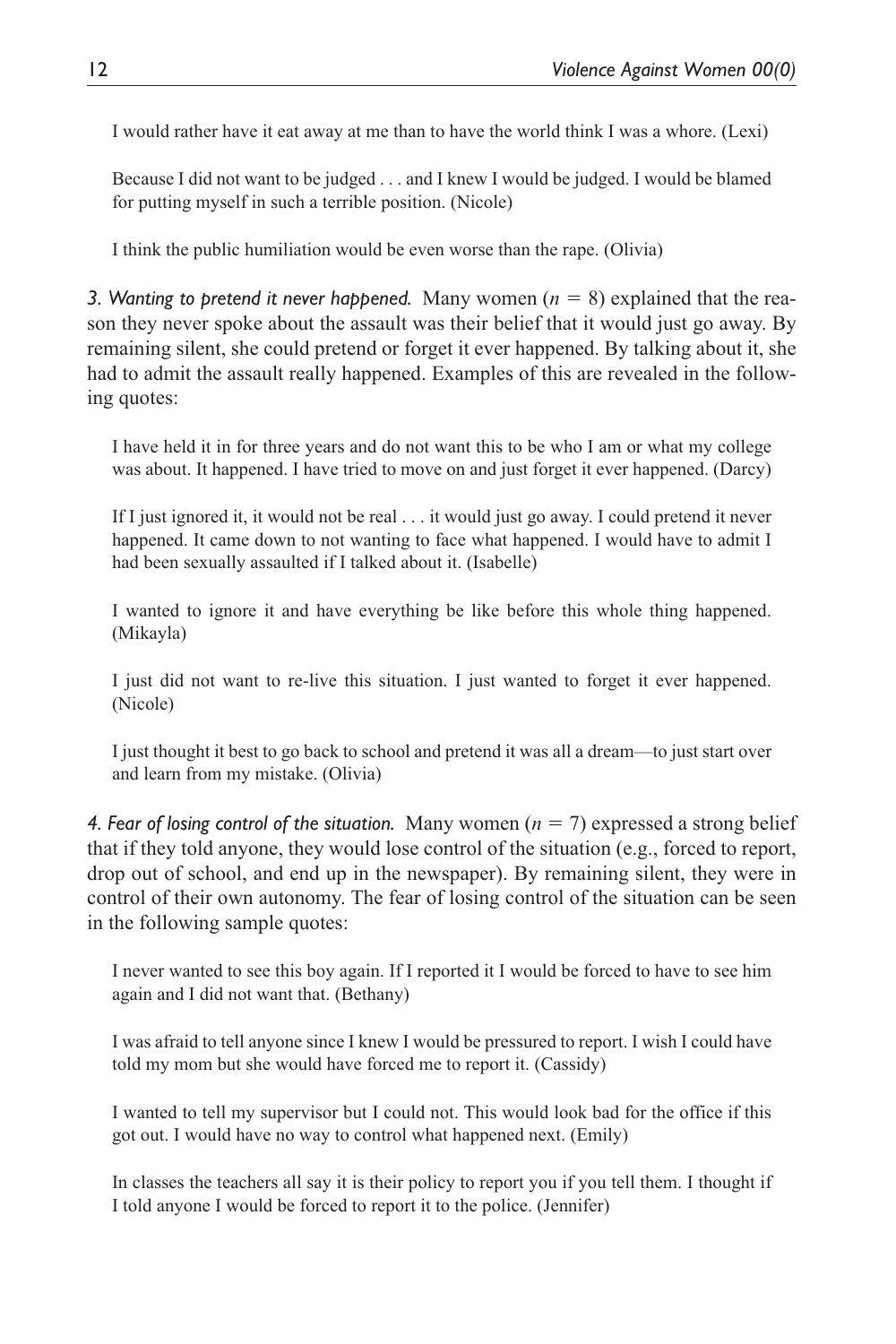It would have been made into a big deal that I would have no control of. I feared that. (Lexi)

As student-athletes, we are both popular and it would end up on the news for sure. (Mikayla)

*5. Fear of not being believed.* Nearly half of the women (*n* = 7) said their decision not to tell anyone was due to the fear of not being believed. Many understood it would be her word against his, and they did not have faith in family, friends, or authorities to support them. For example,

I knew the response I would get: "She's crying rape" and "I don't believe you." It was the worst time in my life—I did not want to face the doubt. (Cassidy)

I kept thinking about how I had tried to be nice to him, and how I even asked him to use a condom. Seriously, who was I going to tell that to and have them believe I was assaulted. (Faith)

I had consented to stay overnight, so who was going to believe me when I said this happened and I now was trying to claim I was raped. (Gina)

I felt there was no one who would believe me. I am an athlete. These things do not happen to us . . . or so people think. I recently saw a film called *The Hunting Ground*. It actually confirmed my belief that if I had reported it, I would not be believed. (Haley)

I knew no one would believe me if I tried to say, "Guess what, he raped me—but I was so drunk—it was all a blur." (Olivia)

*6. Fear of getting in trouble.* Another common reason for not telling anyone about the sexual assault was the woman's concern that she would face serious consequences. Despite being raped, many women  $(n = 7)$  feared telling someone would lead to getting in trouble themselves for things, such as underage drinking, losing their job, or retaliation from others who were friends with the perpetrator. Examples of how women talked about this fear of getting in trouble include:

I had way more alcohol than I should have and I was underage. I knew I would get in trouble for underage drinking first—that's what this would become if I told anyone. (Darcy)

I was the one who would get in trouble. In the end, I was the one who would pay the price by losing my job. I did something very wrong and I am paying the price for my lapse in judgment. (Emily)

I feared on some level there would be retaliation—that I would suffer the consequences if I spoke out and reported this or told anyone. (Haley)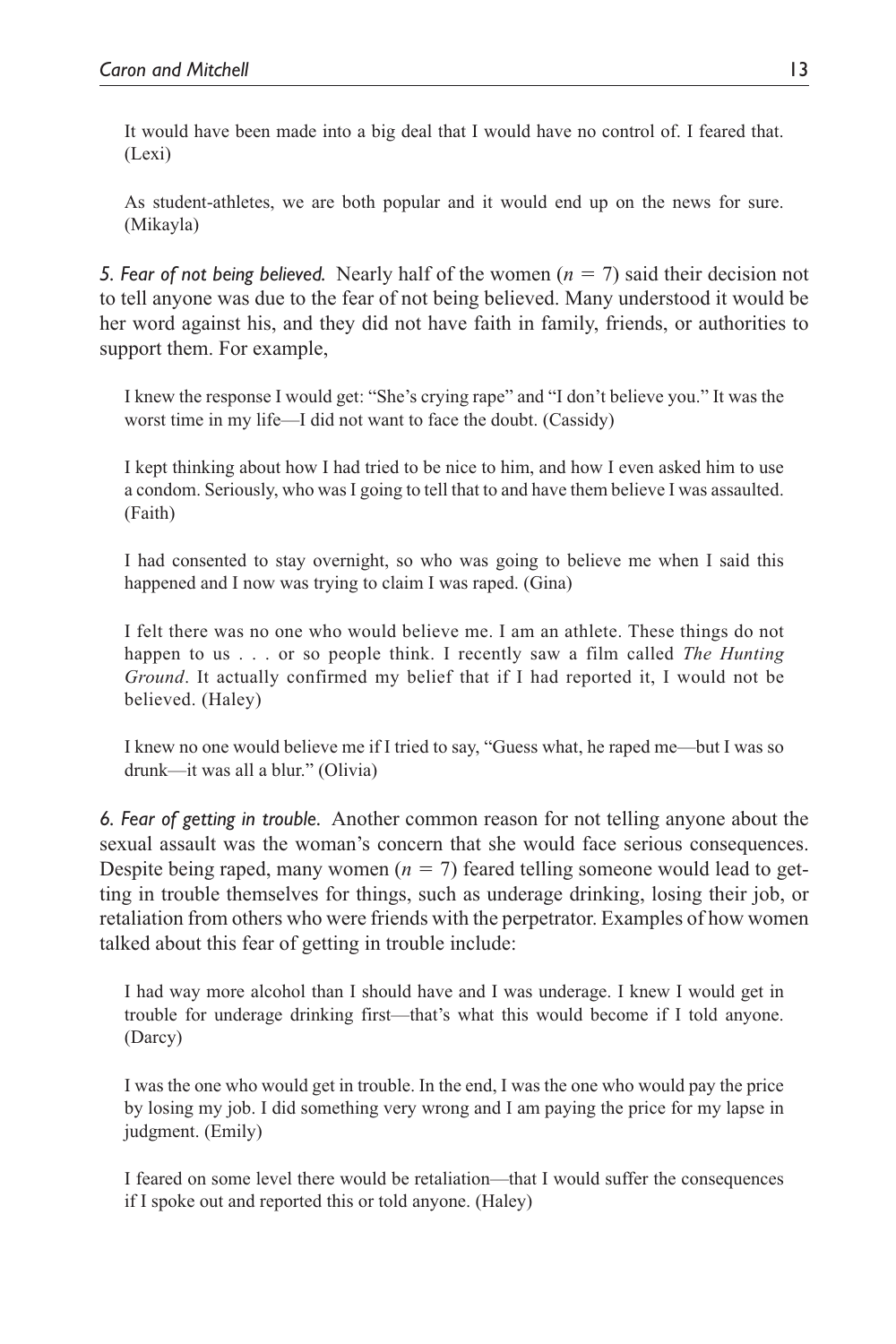I felt if I told my life would only get worse—I would be in so much trouble with so many people. (Jennifer)

I was worried he would fire me if I said anything, so I knew I could not say anything to anyone. (Olivia)

*7. To avoid the stigma/label.* One-third  $(n = 5)$  of women stated that the reason they never told anyone they had been sexually assaulted was because of the stigma they believed still existed around this topic. They wanted to avoid having people look at them differently, or they wanted to avoid having the spotlight shined on them. This was expressed in such quotes as:

I knew I could not say anything. I did not want to be "that girl." (Angie)

The stigma. What would others think of me? (Bethany)

There is no way I was going to walk in there to tell someone. It would be like having a sign on my forehead, "I was raped," and the looks I would get would be more than I could handle. (Darcy)

I needed to know I was not going to be labeled negatively. (Gina)

I didn't want people to pity me—see me as "there's the rape victim." (Mikayla)

*8. Not wanting to get others in trouble.* Despite being sexually assaulted, some women  $(n = 3)$  stated that they remained silent about what had happened to them to protect others from being hurt. This can be seen in the following quotes from the interviews:

I knew my boyfriend's roommate would be in big trouble when he found out what happened and I didn't want anything else to happen. (Faith)

If I told, my teammates would have gotten in trouble too, since they were also at the party. I felt I was risking everyone on the team. I would have been telling on others who were at the party and drinking. (Haley)

I also did not want to see his best friend get in trouble with my boyfriend. (Kaitlyn)

*9. Fear of losing someone.* In addition to not wanting to have others get in trouble, some women  $(n = 3)$  described their fear of losing their boyfriend if he were to find out about the assault. The following quotes highlight this fear:

I was afraid of losing my boyfriend and hurting him when he found out since I worried he would think I cheated on him with his roommate rather than understand I was raped by him. (Faith)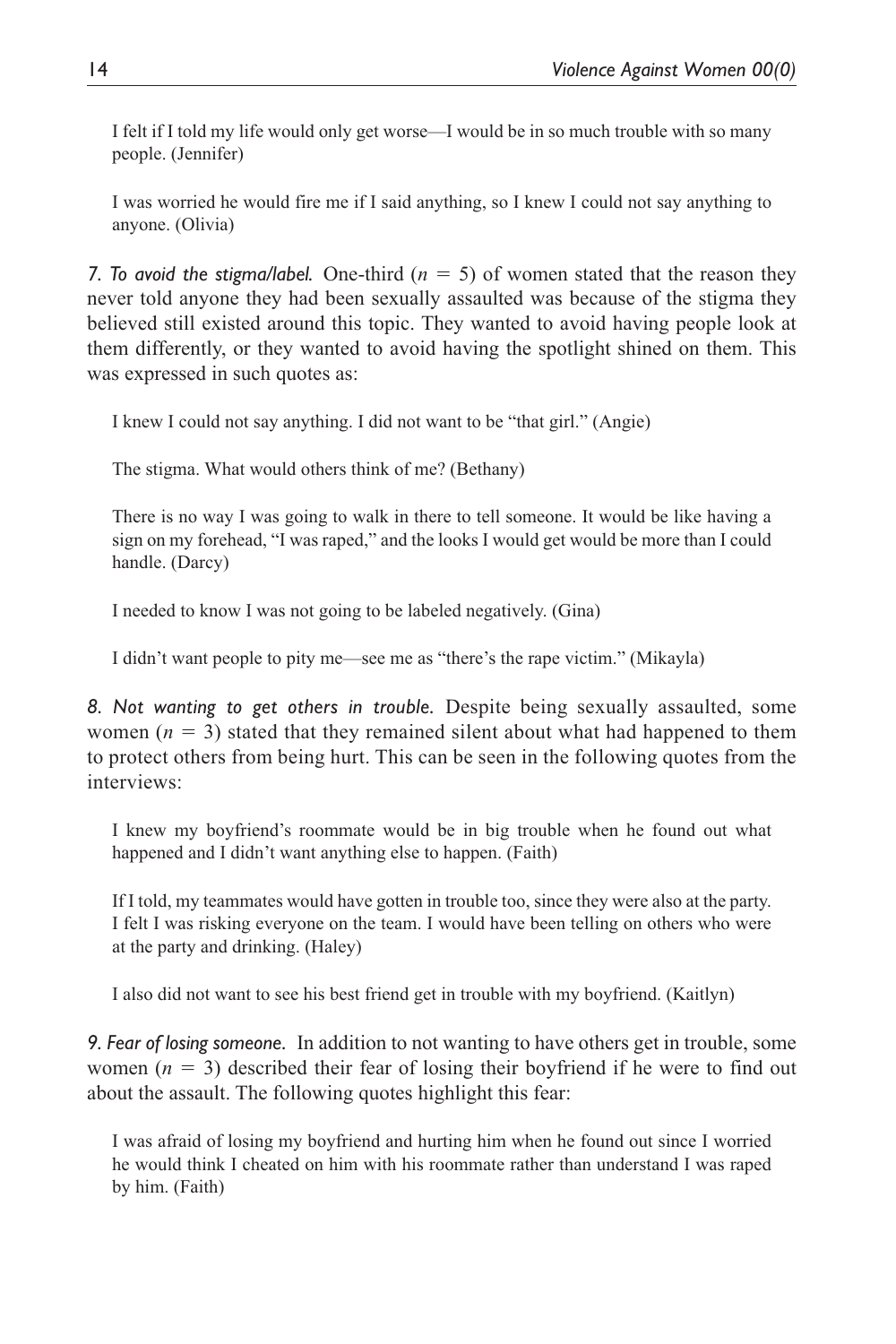I had fear my boyfriend would break up with me. I loved him. (Kaitlyn)

I was now dating a new guy that I really liked. I did not want to ruin any chances with my new boyfriend. (Lexi)

*10. Fear of being hurt, safety.* Finally, two women (*n* = 2) talked at length about their fear of being hurt and their personal safety if they were to tell anyone they had been sexually assaulted. This is demonstrated in these examples:

I had to see him at school and would try to avoid any eye contact. But he would just stare at me. I was scared of him. I transferred the next semester. (Cassidy)

I did not even tell my boyfriend. I feared he would seriously hurt me. (Faith)

## *Who She Considered Telling*

In addition to asking the 15 college women their reasons why they never told anyone that they had been sexually assaulted, they were asked if they had ever considered telling someone and, if so, why they did not tell them. All but two  $(n = 13)$  shared that they would have told someone under the right circumstances.

More than half  $(n = 8)$  described that they had considered telling someone but stated that the other person's initial response kept them from saying anything. They needed the other person to pursue it or bring it up when they saw she was upset. Others said that they felt shut down by those they might have told. For example:

I went to the health center to get tested for STIs and the nurse actually made me feel like a bad person for having had sex without a condom. I feel she missed an opportunity to ask me why I had sex without a condom. She shut me down and just added to my belief not to tell anyone. (Angie)

My dad, if he had asked me why I seemed so upset on the ride home from his girlfriend's house. And later when I was 18 I might have told my first boyfriend. When we had sex for the first time I was crying and he asked why. I just could not go there. I could not tell him. He just dropped it. (Bethany)

I considered telling some of my sorority sisters but felt I would not be believed. We had recently had an educational program and the speaker talked about sexual assault and many of the girls rolled their eyes and talked about all those girls who falsely accuse guys. (Gina)

I tried to tell my roommate but she shut me down. She was a friend of his. I also wish I could have told my mother, but I knew she would blame me. (Jennifer)

Some of the women  $(n = 7)$  also said they would have told someone if they were sure they would not get in trouble or be forced to do something (e.g., for underage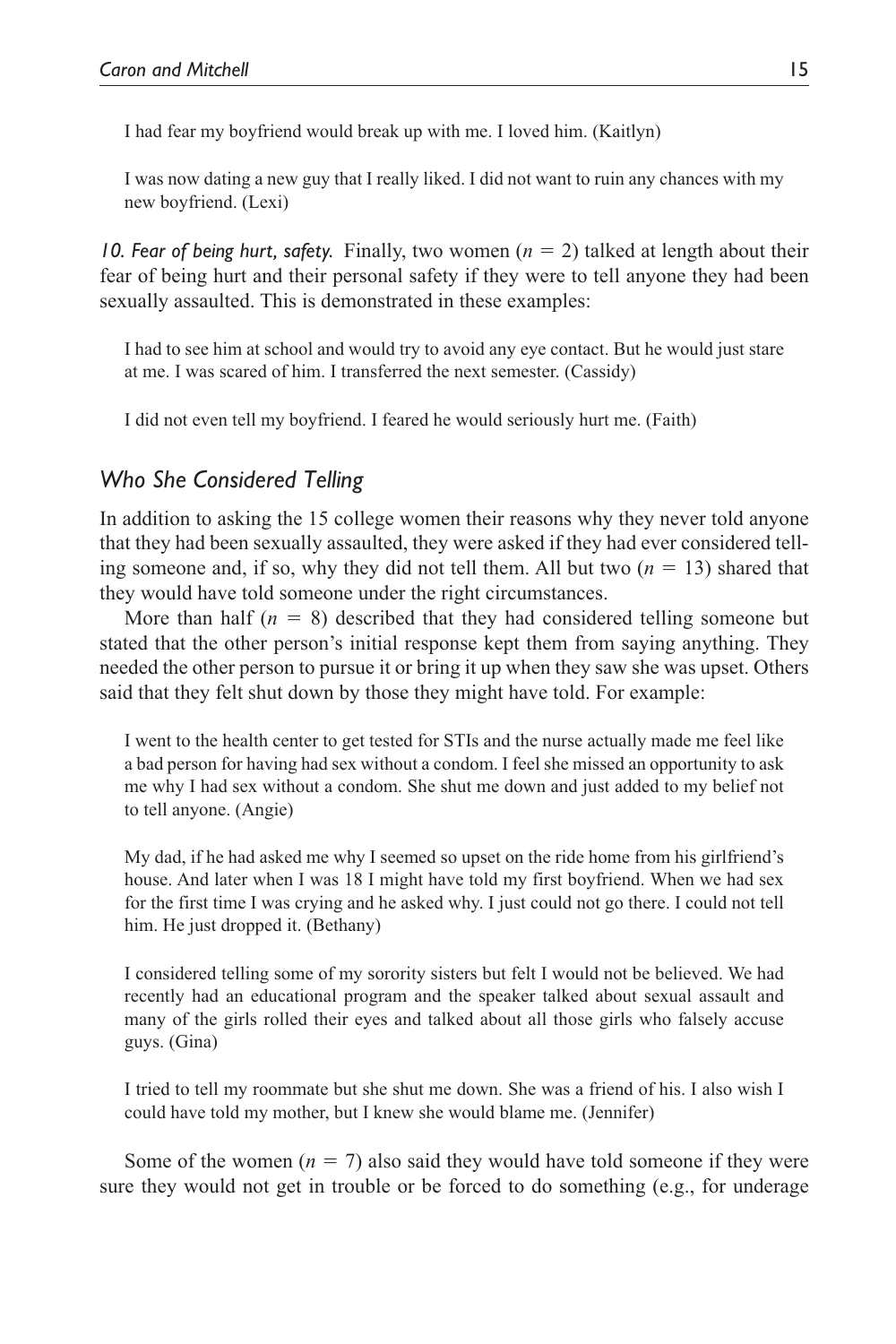drinking, fired from job, losing her scholarship, her boyfriend would leave her, and her mom would make her leave school). For example:

I wish I could have told my mom but she would have forced me to report it. (Cassidy)

I knew I would get in trouble for underage drinking first—that's what this would become if I told anyone. (Darcy)

I wanted to tell my supervisor but I could not . . . I would be fired. (Emily)

I considered telling my coach, since it really caused me to feel down. I did not know anyone else who had ever experienced something like this. But I knew I would face consequences. I would lose my scholarship. (Haley)

I wish I could have told my boyfriend but I was afraid of him getting mad at me, hating me, and breaking up with me. (Kaitlyn)

I considered telling my mom at one point. She would have been devastated and might have made me come home and quit college. (Mikayla)

Finally, while two-thirds of the women  $(n = 10)$  interviewed for this study said they regretted not being able to tell anyone due to the many reasons they described above, one-third of the women ( $n = 5$ ) said they had no regrets about remaining silent. They attributed the sexual assault to something women have to accept in silence. As one woman said during her interview:

I have no regrets about keeping it a secret. I think about how what I have gone through is something so many other girls have experienced and we all just know it is something we have to face and own as something guys do. We live in a time where this is somehow considered normal and there is nothing we can do. If we say anything, we are to blame. So I'm glad I've never told anyone. (Gina)

As an aside, four of the college women said that after having shared their sexual assault in the interview, they were now considering telling someone else (e.g., a campus representative, their mother, a counselor).

# **Discussion**

The interviews with these 15 college women offer insight into a difficult-to-reach group of sexual assault survivors—a group that has never been the focus of research. These women have told no one, making recruitment and participation in such a research study difficult to accomplish. Their interviews provide a unique perspective on the reasons why some women choose to remain silent and tell no one about being sexually assaulted. The findings point to the many reasons women gave for not telling anyone about the assault, their experiences as "safe victims," their ability to excuse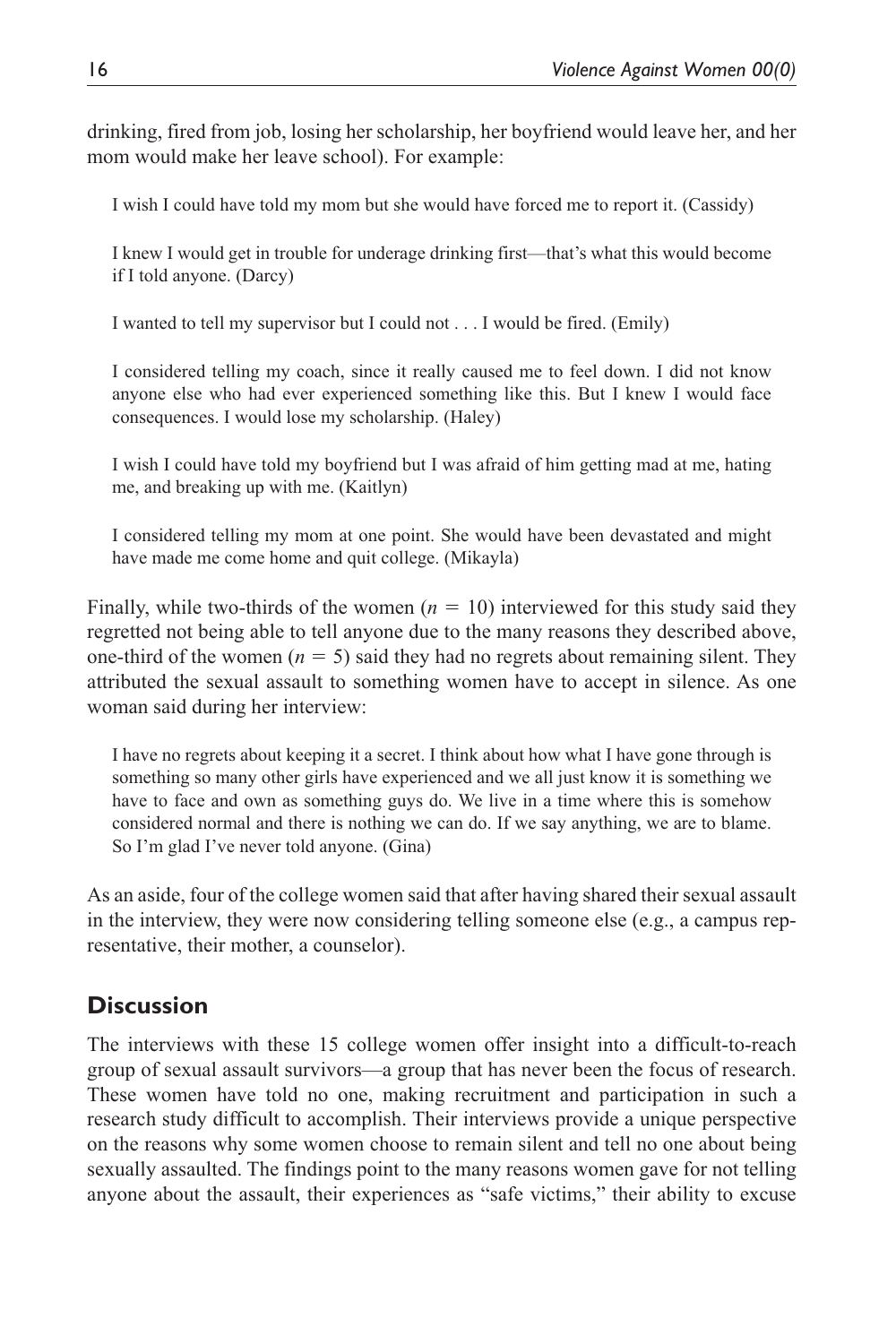men's behavior, and that many said they would have told someone if the circumstances were better. These are discussed below.

#### *Many Reasons For Not Telling Anyone*

The reasons for not telling anyone that emerged from the interviews support many of the previous research findings with other survivors who have told someone but just not reported their assault to authorities (e.g., police). The reasons described in this research parallel earlier findings of self-blame, fear that others will blame them, fear of not being believed or getting into trouble, not wanting the stigma associated with being a "rape victim," and the fear of losing someone or being hurt (Bachman, 1998; Binder, 1981; Brubaker 2009; Du Mont et al., 2003; Fisher et al., 2003; Kilpatrick et al., 2007; Krebs et al., 2009; Mengeling et al., 2014; Prothero, 2018; Sampson, 2002; Spencer et al., 2017; Thompson et al., 2007).

Prominent in these findings is the extent of the victim's self-blame, shame, and guilt as well as the fear that others will blame or humiliate her once they find out about the sexual assault. This study revealed that nearly every woman interviewed cited these two reasons as the most prominent reasons why they were unwilling to tell anyone. In addition, two reasons for not telling anyone that were found in this study were not previously identified in earlier research on major reasons for not reporting. First, many women described wanting to pretend it never happened. By remaining silent, they felt they could forget it and just "move on." Staying silent to avoid thinking about the event is consistent with common reactions to trauma (Dworkin et al., 2017). And the second reason many women gave for not telling anyone was that they feared losing control of the situation; they did not want to worry about being forced to report, confront the perpetrator, or have others find out by seeing their story in the news.

Another important finding that became very clear from the interviews was that each woman had *many* reasons for not telling. They did not have just one major reason. It was evident they put a great amount of thought into whether or not to tell anyone; they weighed the consequences and chose to stay silent. The interviews with these women illustrate the complexity behind their decisions to remain silent.

#### *Safe Victims*

Related to earlier research by Koss (2011) in which she describes women who are assaulted by someone they know as "safe victims" because they are unlikely to report the rape, this study also found these women to be "safe victims" but for a variety of reasons. Not only did almost all of these women know their perpetrator as an acquaintance or friend, but in many cases, the participants described how they felt he knew she could not or would not tell anyone because she would be blamed, not believed, or find herself in trouble (e.g., he knew she was drunk and would not be believed; he knew she'd be in trouble for drinking with underage residents; he knew he could say she was a willing participant and her boyfriend would think she cheated on him; he drugged her; and he knew people saw her flirting with him). In addition, she was a "safe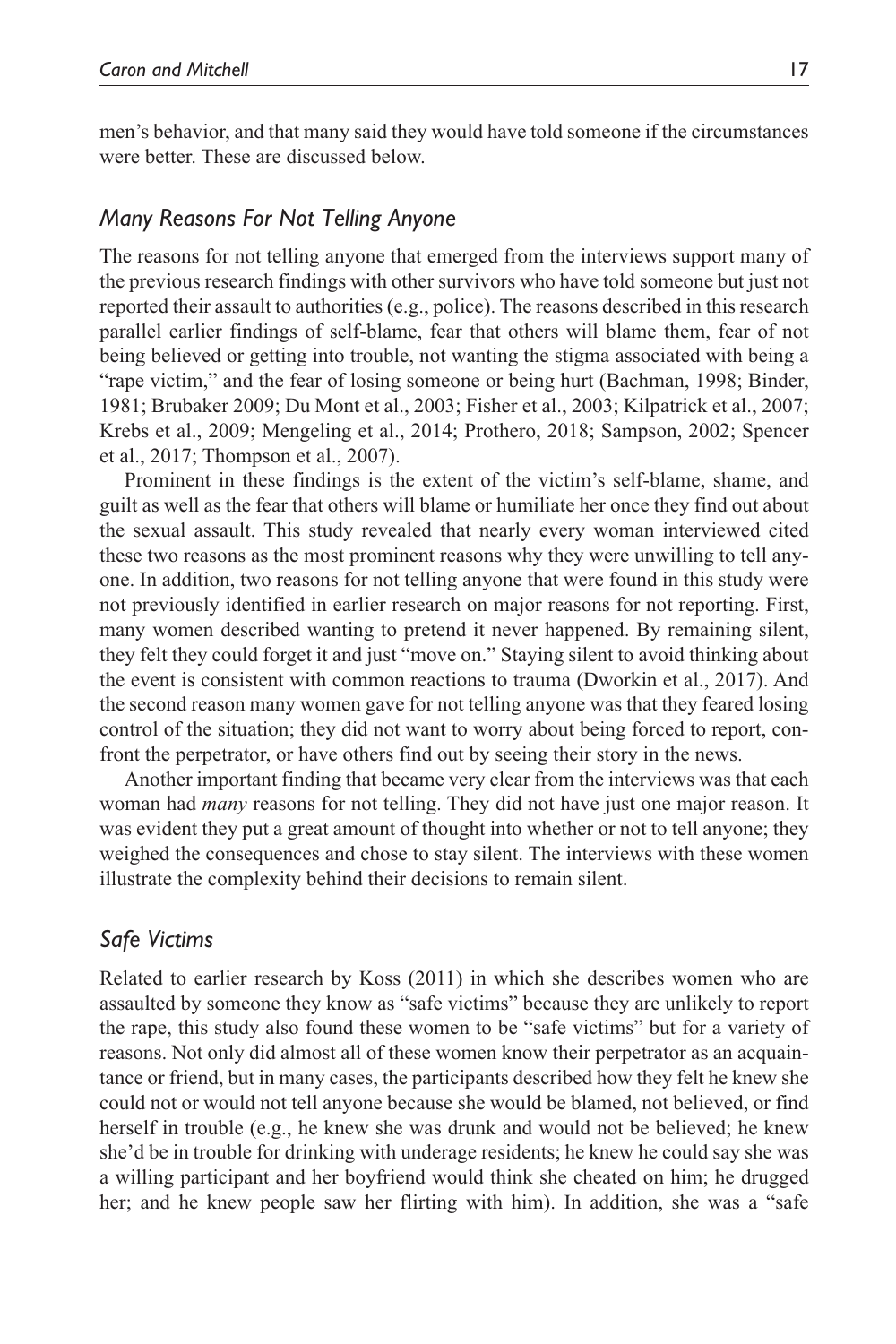victim" because there was no witnesses. In many cases, women interviewed in this study described how they felt the perpetrator took them where he knew they were alone (her room in the residence hall when her roommate was not home, or an apartment when no one was home) or he isolated her (he took her outside the party, he drove her to an isolated parking lot, and he invited her to his hotel room and got her friends to leave them alone long enough to assault her).

# *Excusing Men's Behavior*

Most of the women excused men's behavior and instead blamed themselves for being sexually assaulted, suggesting this is just what men do, that men behave badly, and/or that men take advantage of women. Women still carry the responsibility. She blames herself, and others blame her. Instead of her seeing the sexual assault as "He did this to me," too often she viewed it as "I let him do this to me." Half the women said things like, "I allowed this to happen" or "I put myself in this situation," and some women attributed the sexual assault specifically to what they were wearing, or because they were flirting with him or being too friendly to him. Furthermore, despite describing the emotional impact the sexual assault had on them, some women minimized what happened as a way of coping, for instance: "The assault was not that bad," "At least he used a condom," "It could have been worse," and "I'm not dead."

# *Most Said They Wanted to Tell Someone*

Most of the women interviewed for this study said they would have told someone, but the initial response of others confirmed that it was better to remain silent. Many women talked about needing the other person who saw that they were upset or who recognized something was not right, to pursue it with them. For whatever reason—perhaps the other person's own discomfort or the discomfort they perceived from her—the other person did not continue to ask questions and dropped the conversation. In addition, other women talked about missed opportunities and feeling shut down by comments or harsh judgments made by others related to the topic of sexual assault.

# *Limitations*

This study had several limitations. As a qualitative study, the sample was small and limited to college women who were attending a public university in the Northeast. The findings cannot necessarily be generalized to other populations. The participants were still enrolled in college despite their experience with sexual assault, which may make their experience different from those who have dropped out as a result of their assault. The challenges of recruitment also led to limitations, and due to the nature of the study, the sample was limited to those who self-selected to participate. In addition, efforts to recruit participants spanned several years. All of the women interviewed were willing to speak to us about their assault and therefore may not fully represent the target group we sought to understand (those who have never spoken about their assault). Finally,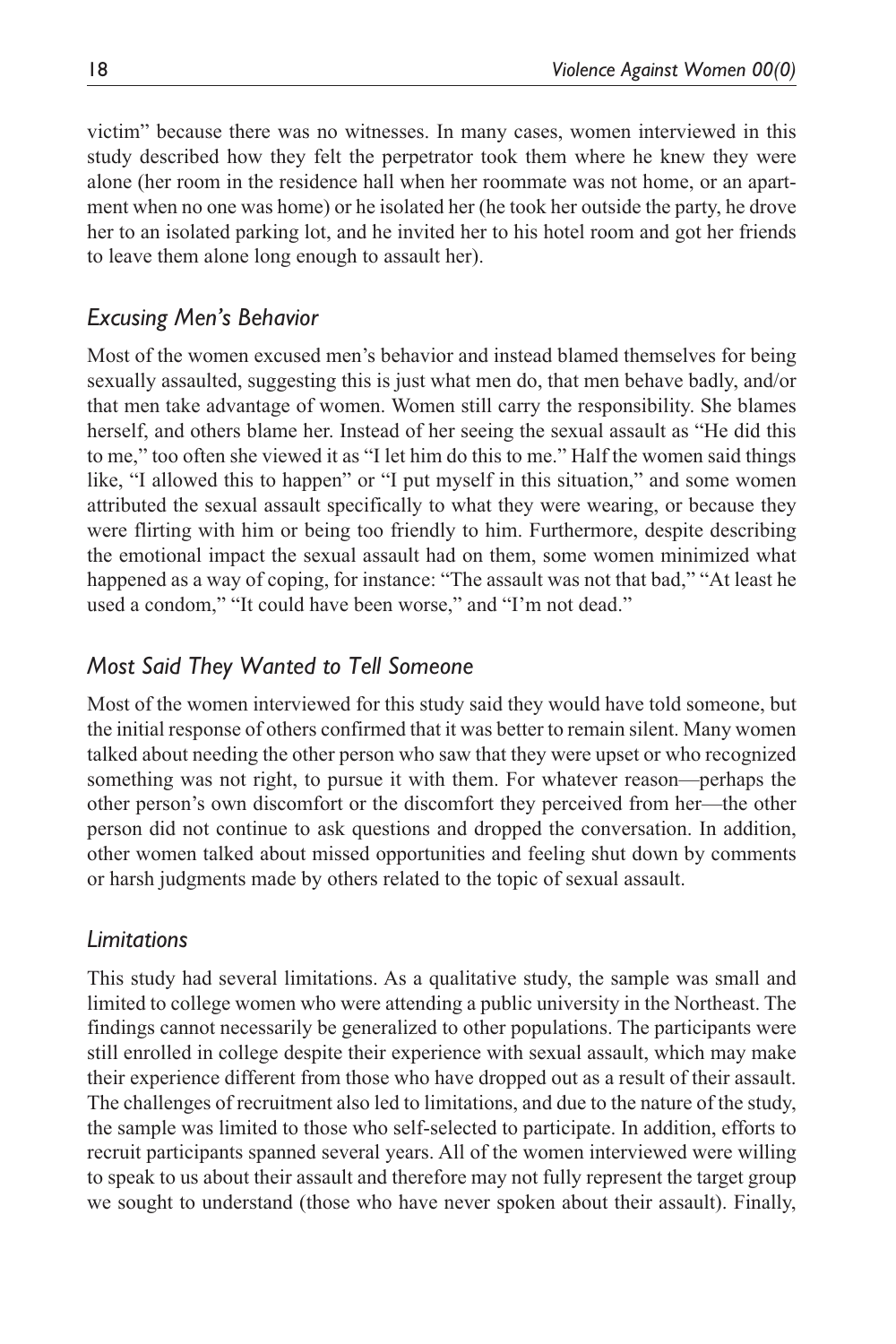they were never asked directly as part of the interview why they had chosen to participate in our study (i.e., why, after never telling anyone, they chose to tell us), so we were unable to analyze as part of the study.

# **Conclusion**

Despite decades of efforts by sexual assault prevention and intervention programs, and the more recent efforts by the #MeToo movement, the findings of this study reveal that the subtle notion continues to persist that a sexual assault is somehow the victim's fault and that she should not have gotten herself into that position in the first place. The findings also reveal that victims feel men are still not being held accountable. Colleges and universities must continue to work to change this. These findings suggest that when it comes to the prevention of sexual assault, there needs to be a greater emphasis on involving men. Institutions of higher education need to provide ways to educate young men about their roles and responsibilities to ensure safe and respectful behavior toward others. Numerous articles have addressed the importance of involving men in sexual assault prevention work (e.g., Carlson et al., 2015; Casey, 2010; Crooks et al., 2007; Funk, 2008; Katz et al., 2011).

For colleges and universities to provide the needed support services to sexual assault survivors, they need to know the extent of the problem and who needs the services. The findings of this study point to the need for continued efforts to educate on the realities of sexual assault. Ongoing myths about sexual assault lead to misunderstandings, which in turn hurt the survivors and reinforce stigma. Education on the realities of sexual assault can lead to the destigmatization of sexual assault and help survivors share their experience with sexual assault. The interviews suggest there is still a long way to go before these college women feel confident in their ability to speak out about their sexual assault.

These efforts to educate are necessary, since we know from these interviews and from other studies examining the impact of sexual assault (see meta-analysis by Dworkin et al., 2017), it can dramatically change the course of victims' lives. For example, experiencing sexual assault is associated with an increased risk of posttraumatic stress disorder (PTSD), depression, anxiety, substance abuse, and risk of suicide, and too often she struggles to form relationships. Researchers have shown that the effective treatment for PTSD is "the ability to share your trauma with others—to be able to talk about it with others." (Dworkin et al., 2017). For the sake of their mental health, it is important that colleges and universities help sexual assault survivors break their silence and talk freely. This will happen as they continue to educate others, break down stereotypes and myths, and help others understand sexual assault for what it is—an assault perpetrated by a person against another. The responsibility lies with the perpetrator and not the victim/survivor.

In addition, most of these college women said they would have told someone if they felt the person was receptive. This finding is important because it suggests sexual assault programming must move beyond prevention and teach intervention, specifically, the skills necessary for people to be more accepting and open to listening to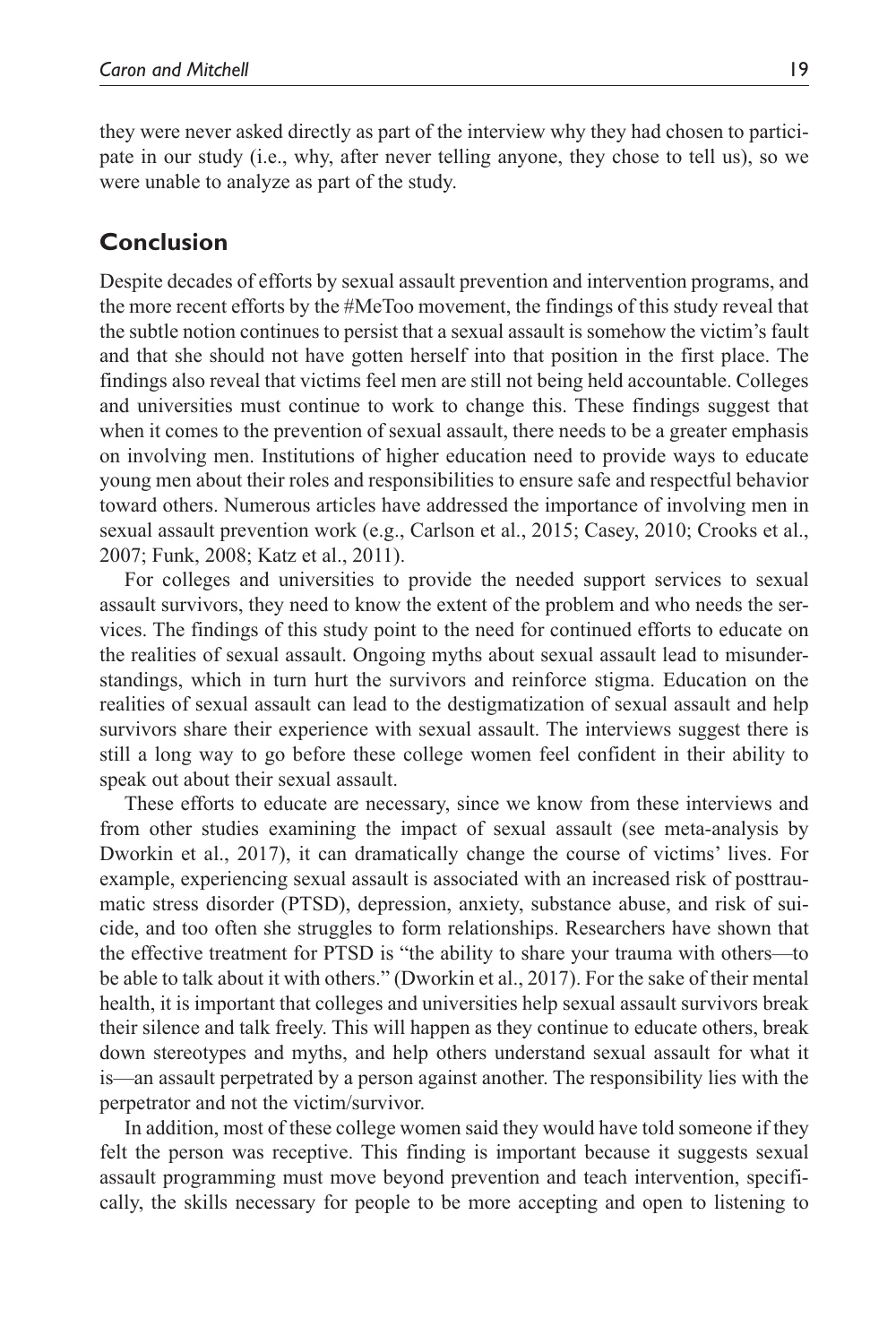survivors. Previous studies have noted that the ability to provide emotional support is associated with increased coping (Ahrens & Aldana, 2012; Banyard et al., 2010; Dworkin et al., 2019; Orchowski et al., 2013). More recent studies have examined the effectiveness of such intervention programs in promoting the positive reactions to such disclosures (Edwards et al., 2020) as well as how best to implement such programs (Waterman et al., 2020). Future research is needed to assist in developing intervention programs.

This study highlights the ongoing internal self-blame, shame, and guilt many college women continue to hold onto following a sexual assault. According to Binder (1981, p. 438) "even as social factors change, the internal psychological barriers to report remain!" Decades later, it is clear the barriers to speaking out remain, despite social movements such as #MeToo, which is working to help survivors of sexual violence find the courage to speak up about being attacked.

Ultimately, our findings point to the need for colleges and universities to find ways to encourage women to speak about their experience and, in the process, find the needed support. It became clear from the interviews with these college women that, providing a place for them to speak freely was viewed as beneficial. As one woman said, by participating in the research study, a "door was opened." Each woman was given an opportunity to talk freely to someone who was not going to judge her or report her. Many of the women  $(n = 8)$  stated at the end of the interview how helpful their participation in the study had been and that telling their story had been powerful and healing. For example:

By saying it out loud, it released the shame I have carried for so long . . . a shame that I never should have owned to begin with. (Haley)

By talking to you it has given me closure—speaking is like putting the period at the end of the sentence. (Lexi)

This study highlights the need for colleges and universities to recognize the important role they can play in opening the door for sexual assault victims to be able to talk to someone.

#### **Declaration of Conflicting Interests**

The author(s) declared no potential conflicts of interest with respect to the research, authorship, and/or publication of this article.

#### **Funding**

The author(s) received no financial support for the research, authorship, and/or publication of this article.

#### **ORCID iD**

Sandra L. Caron **D** <https://orcid.org/0000-0002-4603-1086>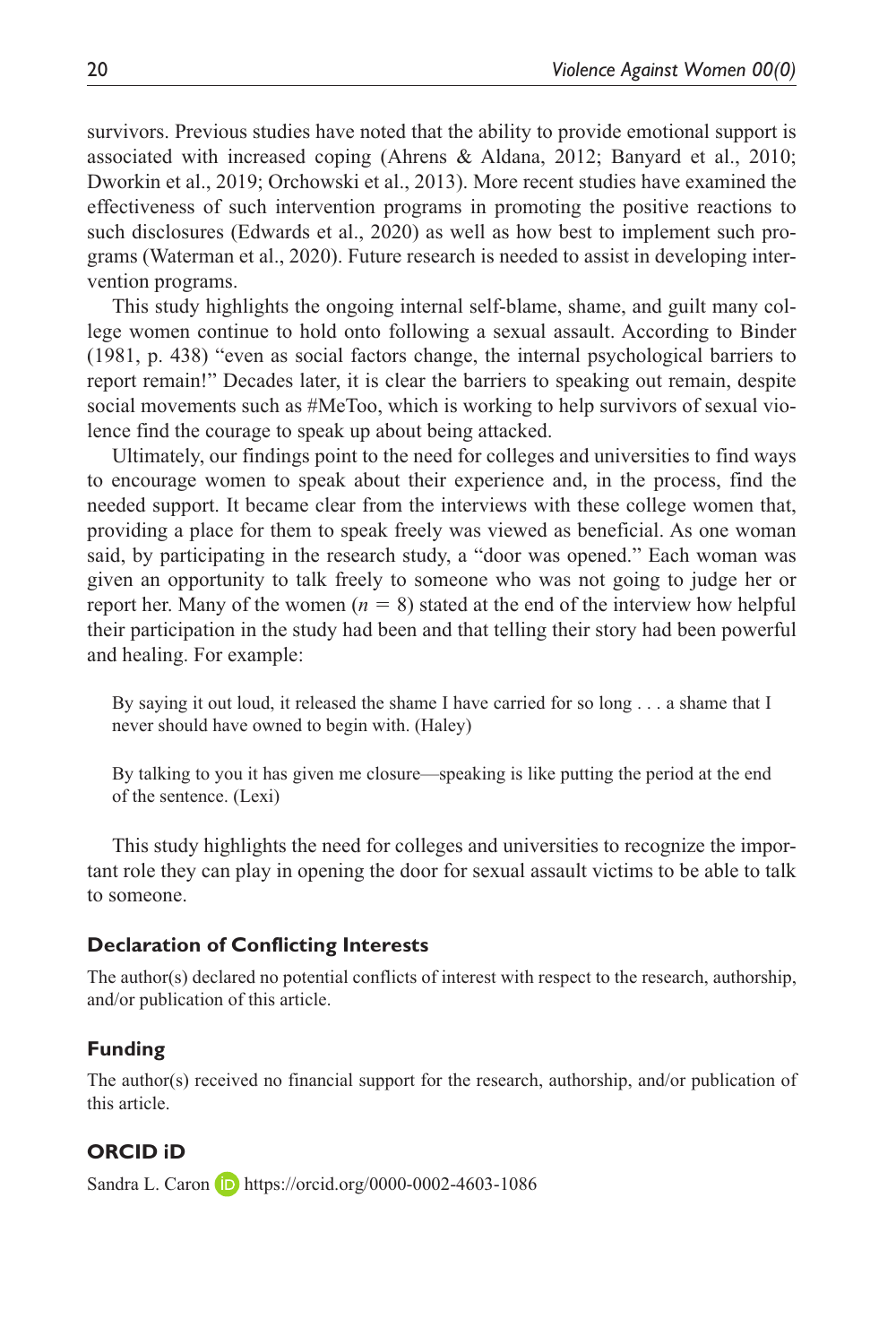#### **References**

- Ahrens, C. E., & Aldana, E. (2012). The ties that bind: Understanding the impact of sexual assault disclosure on survivors' relationships with friends, family, and partners. *Journal of Trauma & Dissociation*, *13*, 226–243.
- Bachman, R. (1998). The factors related to rape reporting behavior and arrest: New evidence from the National Crime Victimization Survey. *Criminal Justice Behavior*, *25*, 8–29.
- Banyard, V. L., Moynihan, M. M., Walsh, W. A., Cohn, E. S., & Ward, S. (2010). Friends of survivors: The community impact of unwanted sexual experiences. *Journal of Interpersonal Violence*, *25*, 242–256.
- Benson, D., Charton, C., & Goodhart, F. (1992). Acquaintance rape on campus: A literature review. *Journal of American College Health*, *40*, 157–165.
- Binder, R. L. (1981). Why women don't report sexual assault. *Journal of Clinical Psychiatry*, *42*, 437–438.
- Bohmer, C., & Parrot, A. (1993). *Sexual assault on campus: The problem and the solution*. Lexington Books.
- Braun, V., & Clarke, V. (2006). Using thematic analysis in psychology. *Qualitative Research in Psychology*, *3*, 77–101.
- Brubaker, S. J. (2009). Sexual assault prevalence, reporting and policies: Comparing college and university campuses and military service academies. *Security Journal*, *22*, 56–72.
- Cantor, D., Fisher, B., Chibnall, S., Townsend, R., Lee, H., Bruce, C., & Thomas, G. (2015). *Report on the AAU campus climate survey on sexual assault and sexual misconduct*. Association of American Universities.
- Carlson, J., Casey, E., Edleson, J. L., Tolman, R. M., Walsh, T. B., & Kimball, E. (2015). Strategies to engage men and boys in violence prevention: A global organizational perspective. *Violence Against Women*, *21*, 1406–1425.
- Caron, S. L. (2015). *The sex lives of college students: A quarter century of attitudes and behaviors*. Maine College Press, Inc.
- Casey, E. A. (2010). Strategies for engaging men as anti-violence allies: Implications for ally movements. *Advances in Social Work*, *11*, 267–282.
- Crooks, C. V., Goodall, G. R., Hughes, R., Jaffe, P. G., & Baker, L. L. (2007). Engaging men and boys in preventing violence against women: Applying a cognitive–behavioral model. *Violence Against Women*, *13*, 217–239.
- Du Mont, J., Miller, K. L., & Myhr, T. L. (2003). The role of "real rape" and "real victim" stereotypes in the police reporting practices of sexually assaulted women. *Violence Against Women*, *9*, 466–486.
- Dworkin, E. R., Brill, C. D., & Ullman, S. E. (2019). Social reactions to disclosure of interpersonal violence and psychopathology: A systematic review and meta-analysis. *Clinical Psychology Review*, *72*, Article 101750.
- Dworkin, E. R., Menon, S. V., Bystrynski, J., & Allen, N. E. (2017). Sexual assault victimization and psychopathology: A review and meta-analysis. *Clinical Psychology Review*, *56*, 65–81.
- Edwards, K. M., Waterman, E. A., Ullman, S. E., Rodrigues, L., Dardis, C. M., & Dworkin, E. R. (2020). A pilot evaluation of an intervention to improve social reactions to sexual and partner violence disclosures. *Journal of Interpersonal Violence*. Advanced online publication. July 2020. [https://doi.org/1](https://doi.org/10.1177/0886260520934437)0.1177/0886260520934437
- Fisher, B. S., Cullen, F., & Turner, M. (2000). *The sexual victimization of college women*. U.S. Department of Justice, National Institute of Justice and Bureau of Justice Statistics.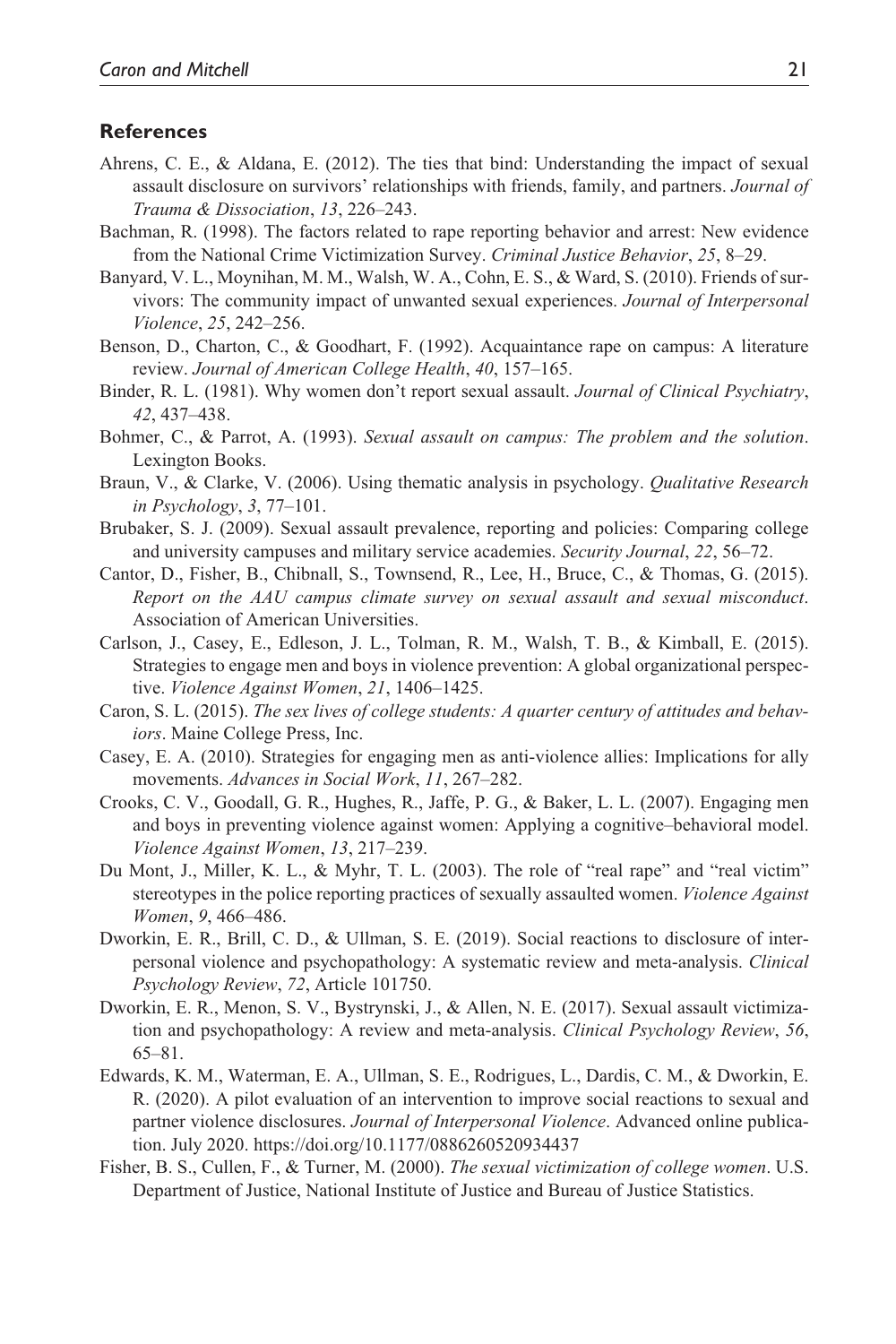- Fisher, B. S., Daigle, L. E., Cullen, F. T., & Turner, M. G. (2003). Reporting sexual victimization to the police and others: Results from a national-level study of college women. *Criminal Justice and Behavior*, *30*, 6–38.
- Funk, R. (2008). Men's work: Men's voices and actions against sexism and violence. *Journal of Prevention & Intervention in the Community*, *36*, 155–171.
- Guerette, S. M., & Caron, S. L. (2007). Assessing the impact of acquaintance rape: Interviews with women who are victims/survivors of sexual assault while in college. *Journal of College Student Psychotherapy*, *22*, 1–50.
- Jones, J. S., Alexander, C., Wynn, B. N., Rossman, L., & Dunnuck, C. (2009). Why women don't report sexual assault to the police: The influence of psychosocial variables and traumatic injury. *Journal of Emergency Medicine*, *36*, 417–424.
- Katz, J., Heisterkamp, H. A., & Fleming, W. M. (2011). The social justice roots of the Mentors in Violence Prevention Model and its application in a high school setting. *Violence Against Women*, *17*, 684–702.
- Kilpatrick, D. G., Resnick, H. S., Ruggiero, K. J., Conoscenti, L. M., & McCauley, J. (2007, February). *Drug-facilitated, incapacitated, and forcible rape: A national study*. Medical University of South Carolina (Report No. 219181).
- Koss, M. P. (2011). Hidden, unacknowledged, acquaintance, and date rape: Looking back, looking forward. *Psychology of Women Quarterly*, *35*, 348–354.
- Koss, M. P., Gidycz, C., & Wisniewski, N. (1987). The scope of rape: Incidence and prevalence of sexual aggression and victimization in a national sample of higher education students. *Journal of Consulting and Clinical Psychology*, *55*, 162–170.
- Krebs, C. P., Lindquist, C. H., Warner, T. D., Fisher, B. S., & Martin, S. L. (2007). *The campus sexual assault (CSA) study*. National Institute of Justice, U.S. Department of Justice.
- Krebs, C. P., Lindquist, C. H., Warner, T. D., Fisher, B. S., & Martin, S. L. (2009). College women's experiences with physically forced, alcohol- or other drug-enabled, and drugfacilitated sexual assault before and since entering college. *Journal of American College Health*, *57*(6), 639–647.
- McGregor, M. J., Wiebe, E., Marion, S. A., & Livingstone, C. (2000). Why don't women report sexual assault to the police? *Canadian Medical Association Journal*, *162*, 659–660.
- Mengeling, M. A., Booth, B. M., Torner, J. C., & Sadler, A. G. (2014). Reporting sexual assault in the military; Who reports and why most servicewomen don't. *American Journal of Preventive Medicine*, *47*, 17–25.
- 'Me Too' Movement. (2018). *History and vision*. <https://metoomvmt.org/about/>
- Orchowski, L. M., Untied, A. S., & Gidycz, C. A. (2013). Social reactions to disclosure of sexual victimization and adjustment among survivors of sexual assault. *Journal of Interpersonal Violence*, *28*, 2005–2023.
- Patricia, C. K., Dunn, S., & Vail-Smith, M. (1999). What date/acquaintance rape victims tell others: A study of college recipients of disclosure. *Journal of American College Health*, *47*(5), 213–220.
- Prothero, A. (2018). Why teachers stay silent about sexual assault. *Education Week*, *38*, 1–8.
- Sampson, R. (2002). *Acquaintance rape of college students*. U.S. Department of Justice, Office of Community Oriented Policing.
- Sinozich, S., & Langton, L. (2014). *Rape and sexual assault victimization among college females, 1995–2013*. US Department of Justice.
- Spencer, C., Mallory, A., Toews, M., Stith, S., & Wood, L. (2017). Why sexual assault survivors do not report to universities: A feminist analysis. *Family Relations*, *66*, 166–179.